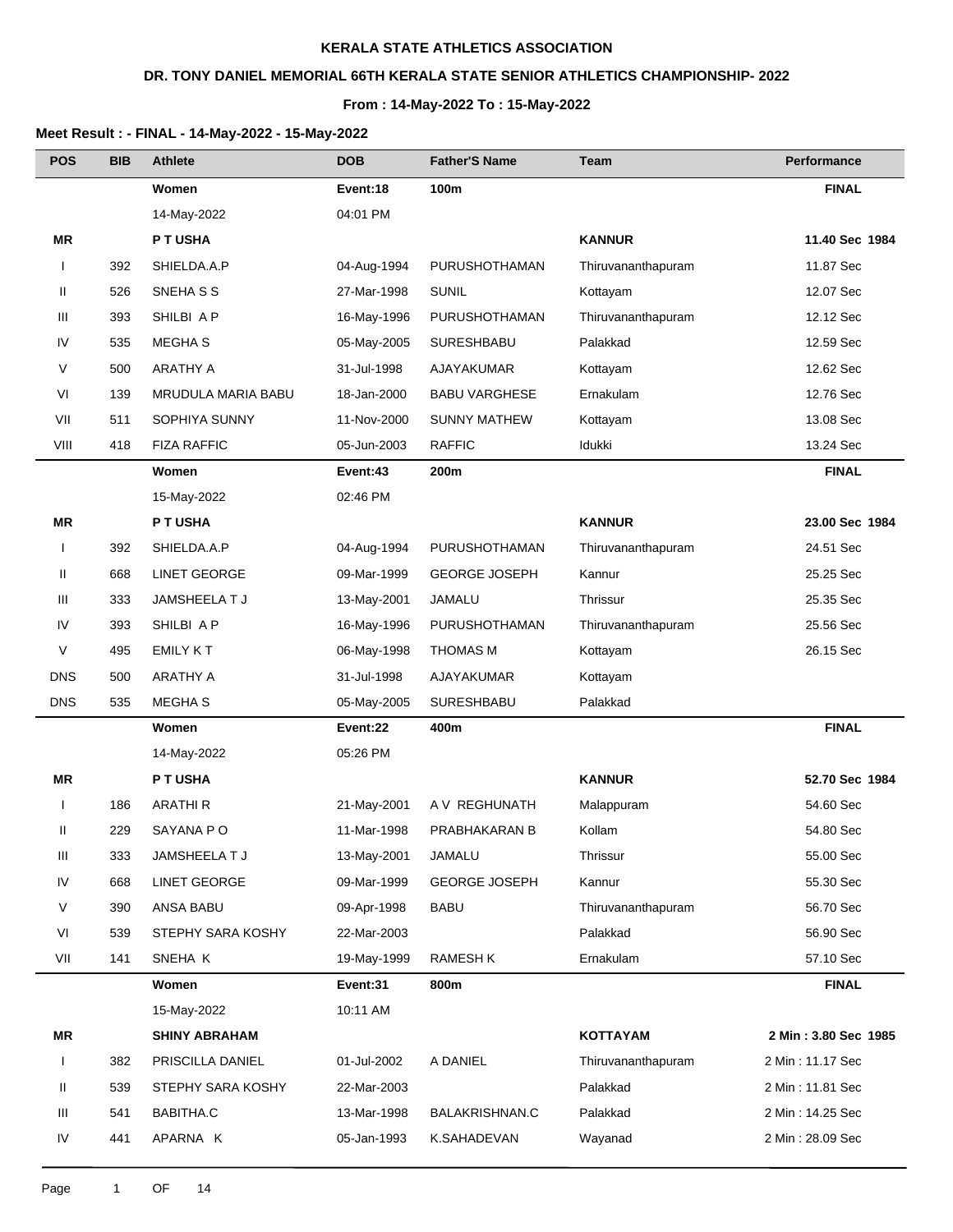### **DR. TONY DANIEL MEMORIAL 66TH KERALA STATE SENIOR ATHLETICS CHAMPIONSHIP- 2022**

#### **From : 14-May-2022 To : 15-May-2022**

| <b>POS</b>   | <b>BIB</b> | <b>Athlete</b>           | <b>DOB</b>  | <b>Father'S Name</b>   | Team               | Performance            |
|--------------|------------|--------------------------|-------------|------------------------|--------------------|------------------------|
| $\vee$       | 540        | <b>APARNAK</b>           | 12-Apr-2004 | <b>KANNAN</b>          | Palakkad           | 2 Min: 32.16 Sec       |
| VI           | 386        | SAFEEDA M P              | 05-Oct-1994 | SHAMSUDEEN MP          | Thiruvananthapuram | 2 Min: 33.32 Sec       |
| VII          | 440        | SIMI PAUL A P            | 21-Apr-2001 | PAULOSE A D            | Wayanad            | 2 Min: 39.12 Sec       |
| VIII         | 188        | <b>SREETHUKP</b>         | 27-Jan-2004 | SURESH KUMAR K P       | Malappuram         | 2 Min: 57.98 Sec       |
|              |            | Women                    | Event:4     | 1500m                  |                    | <b>FINAL</b>           |
|              |            | 14-May-2022              | 09:52 AM    |                        |                    |                        |
| ΜR           |            | <b>SUMAKP</b>            |             |                        | <b>PALAKKAD</b>    | 4 Min: 36.20 Sec 1999  |
| $\mathbf{I}$ | 541        | BABITHA.C                | 13-Mar-1998 | <b>BALAKRISHNAN.C</b>  | Palakkad           | 4 Min: 43.73 Sec       |
| Ш            | 382        | PRISCILLA DANIEL         | 01-Jul-2002 | A DANIEL               | Thiruvananthapuram | 4 Min: 44.63 Sec       |
| Ш            | 542        | <b>RUDHRA R</b>          | 22-Jan-2006 |                        | Palakkad           | 5 Min: 17.98 Sec       |
| IV           | 440        | SIMI PAUL A P            | 21-Apr-2001 | PAULOSE A D            | Wayanad            | 5 Min: 41.25 Sec       |
|              |            | Women                    | Event:30    | 5000m                  |                    | <b>FINAL</b>           |
|              |            | 15-May-2022              | 10:11 AM    |                        |                    |                        |
| <b>NR</b>    |            | <b>PREEJA SREEDHARAN</b> |             |                        | <b>KERALA</b>      | 15 Min: 15.89 Sec 2010 |
| ΜR           |            | <b>PREEJA SREEDHARAN</b> |             |                        | <b>KOTTAYAM</b>    | 17 Min: 53.10 Sec 2001 |
| $\mathbf{I}$ | 544        | REEBA ANNA GEORGE        | 07-Aug-1996 | <b>GEORGE VARGHESE</b> | Palakkad           | 18 Min: 33.19 Sec      |
| Ш            | 138        | SWETHA K                 | 24-Jul-1998 | <b>SURESHANK</b>       | Ernakulam          | 18 Min: 49.78 Sec      |
| Ш            | 157        | ANS MARIYA THOMAS        | 04-Aug-2004 | <b>THOMAS VARGHESE</b> | Ernakulam          | 19 Min: 29.41 Sec      |
| IV           | 542        | RUDHRA R                 | 22-Jan-2006 |                        | Palakkad           | 20 Min: 25.62 Sec      |
| V            | 150        | <b>JINSY G</b>           | 21-Feb-2003 | <b>GURUVAYOORAPPAN</b> | Ernakulam          | 20 Min: 50.28 Sec      |
| VI           | 225        | SRUTHI RAJ D             | 05-Apr-2001 | <b>RAJIMON</b>         | Kollam             | 22 Min: 18.10 Sec      |
| VII          | 302        | <b>CHANCHIMA M</b>       | 24-Jul-2002 | CHELLAPPAN             | Pathanamthitta     | 32 Min: 11.17 Sec      |
| VIII         | 303        | <b>MANCHITHA M</b>       | 20-Nov-2002 | CHELLAPPAN             | Pathanamthitta     | 32 Min: 14.99 Sec      |
|              |            | Women                    | Event:2     | 10000m                 |                    | <b>FINAL</b>           |
|              |            | 14-May-2022              | 07:23 AM    |                        |                    |                        |
| ΜR           |            | <b>SHELGY JOSEPH</b>     |             |                        | <b>WAYANAD</b>     | 38 Min: 10.00 Sec 1990 |
| $\mathbf{I}$ | 544        | REEBA ANNA GEORGE        | 07-Aug-1996 | <b>GEORGE VARGHESE</b> | Palakkad           | 39 Min: 41.77 Sec      |
| Ш            | 150        | <b>JINSY G</b>           | 21-Feb-2003 | <b>GURUVAYOORAPPAN</b> | Ernakulam          | 43 Min: 24.78 Sec      |
| Ш            | 225        | SRUTHI RAJ D             | 05-Apr-2001 | <b>RAJIMON</b>         | Kollam             | 47 Min: 26.81 Sec      |
| IV           | 224        | ASWANI A                 | 21-Jan-2002 | ANILKUMAR              | Kollam             | 51 Min: 29.40 Sec      |
| V            | 159        | SAYOOJYA SATHYAN         | 22-Sep-2005 |                        | Ernakulam          | 51 Min: 30.11 Sec      |
| VI           | 189        | <b>VISMAYA K</b>         | 14-May-2001 | <b>MANI A</b>          | Malappuram         | 54 Min: 15.03 Sec      |
|              |            | Women                    | Event:15    | 100m HURDLES           |                    | <b>FINAL</b>           |
|              |            | 14-May-2022              | 02:54 PM    |                        |                    |                        |
| MR           |            | <b>APARNA ROY</b>        |             |                        | Kozhikode          | 14.10 Sec 2018         |
| L            | 618        | <b>APARNA ROY</b>        | 31-May-2001 | ROYMON K. OVELIL       | Kozhikode          | 13.82 Sec NMR          |
| Ш            | 417        | ANN ROSE TOMY            | 25-Feb-2002 | <b>TOMY VARKEY</b>     | Idukki             | 14.23 Sec              |
| Ш            | 667        | <b>MERIN BIJU</b>        | 30-Jun-2000 | <b>BIJU</b>            | Kannur             | 15.07 Sec              |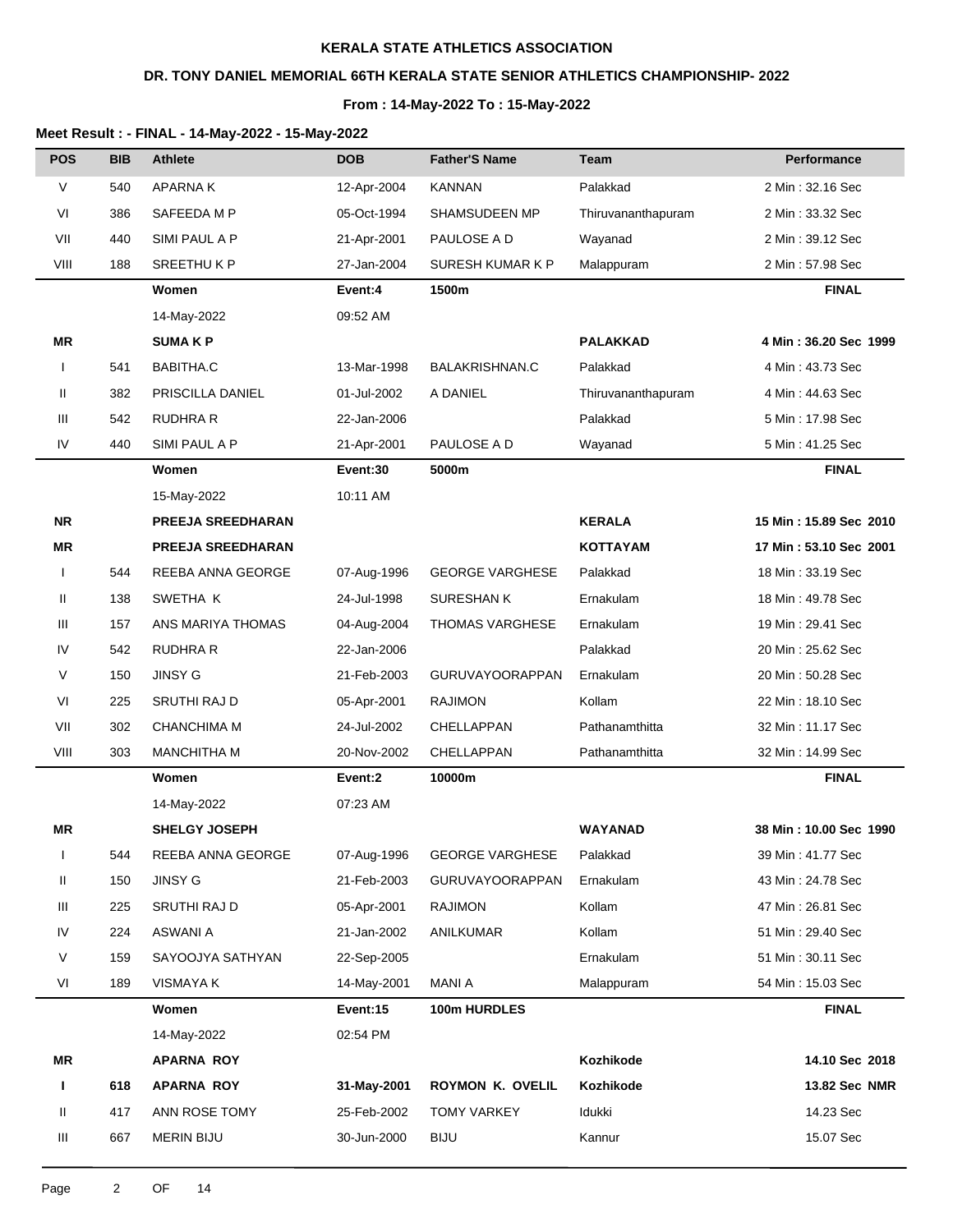### **DR. TONY DANIEL MEMORIAL 66TH KERALA STATE SENIOR ATHLETICS CHAMPIONSHIP- 2022**

#### **From : 14-May-2022 To : 15-May-2022**

| <b>POS</b>   | <b>BIB</b> | <b>Athlete</b>          | <b>DOB</b>  | <b>Father'S Name</b>          | <b>Team</b>                  | Performance                            |
|--------------|------------|-------------------------|-------------|-------------------------------|------------------------------|----------------------------------------|
| IV           | 466        | <b>SREELAKSHMIR</b>     | 02-Jul-2002 | RAJEEVAN P D                  | Alappuzha                    | 15.17 Sec                              |
| V            | 394        | <b>SUGINA M</b>         | 22-Aug-1993 | <b>GOPIC</b>                  | Thiruvananthapuram           | 15.47 Sec                              |
| VI           | 669        | <b>ANJALIC</b>          | 27-Jul-2000 | CHELLAMANI K                  | Kannur                       | 16.18 Sec                              |
| VII          | 336        | SIVAPRIYA E S           | 15-Feb-2005 | SUDHEERAN E.R                 | Thrissur                     | 16.37 Sec                              |
|              |            | Women                   | Event:40    | 400m HURDLES                  |                              | <b>FINAL</b>                           |
|              |            | 15-May-2022             | 02:10 PM    |                               |                              |                                        |
| ΜR           |            | P T USHA                |             |                               | <b>KANNUR</b>                | 57.40 Sec 1986                         |
| $\mathbf{I}$ | 548        | ANU <sub>R</sub>        | 20-Apr-1993 | RAGHAVAN S                    | Palakkad                     | 58.46 Sec                              |
| Ш            | 186        | <b>ARATHIR</b>          | 21-May-2001 | A V REGHUNATH                 | Malappuram                   | 1 Min: 0.31 Sec                        |
| Ш            | 229        | SAYANA PO               | 11-Mar-1998 | PRABHAKARAN B                 | Kollam                       | 1 Min: 0.53 Sec                        |
| IV           | 522        | ANILA VENU              | 06-Dec-1998 | <b>VENU AK</b>                | Kottayam                     | 1 Min: 2.22 Sec                        |
| V            | 396        | <b>RAJI ASUTIN</b>      | 01-Aug-1998 | <b>JOSEPH CHRISTUDAS</b>      | Thiruvananthapuram           | 1 Min: 2.47 Sec                        |
| VI           | 547        | SANA N                  | 29-Mar-2003 | NOUSHAD P J                   | Palakkad                     | 1 Min: 6.31 Sec                        |
| VII          | 187        | <b>DIVYA BARATHI</b>    | 05-Jan-2003 | <b>BALUR</b>                  | Malappuram                   | 1 Min: 6.44 Sec                        |
| VIII         | 337        | KRISHNAPRIYA.C.S        | 07-Dec-2004 | SHAJI.C.V                     | Thrissur                     | 1 Min: 10.37 Sec                       |
|              |            | Women                   | Event:24    | 3000m STEEPLE<br><b>CHASE</b> |                              | <b>FINAL</b>                           |
|              |            | 14-May-2022             | 05:47 PM    |                               |                              |                                        |
| <b>MR</b>    |            | <b>ANGEL JAMES</b>      |             |                               | Kottayam                     | 11 Min: 12.40 Sec 2018                 |
|              | 138        | SWETHA K                | 24-Jul-1998 | <b>SURESHANK</b>              | Ernakulam                    | 11 Min: 37.65 Sec                      |
| Ш            | 525        | AAGNUS MERIN SHAJI      | 16-Jan-2002 | <b>SHAJI</b>                  | Kottayam                     | 11 Min: 58.87 Sec                      |
| Ш            | 549        | <b>GAYATHRI G</b>       | 26-Sep-2000 | <b>GANGADHARAN A</b>          | Palakkad                     | 12 Min: 5.69 Sec                       |
| IV           | 551        | RANJITHA V              | 06-Jun-2001 | VASUDEVAN                     | Palakkad                     | 13 Min: 16.47 Sec                      |
| $\vee$       | 226        | <b>ABHIRAMI S</b>       | 24-Feb-2001 | SUNIL S                       | Kollam                       | 16 Min: 51.29 Sec                      |
|              |            | Women                   | Event:29    | 20000m RACE<br><b>WALKING</b> |                              | <b>FINAL</b>                           |
|              |            | 15-May-2022             | 09:32 AM    |                               |                              |                                        |
| ΜR           |            | <b>MARY MARGARET K.</b> |             |                               | Kottayam                     | 1 Hr: 49 Min: 43.40 2017<br><b>Sec</b> |
| $\mathbf{I}$ | 140        | AKSHAYA K               | 17-Mar-2001 | <b>KANNAN.V</b>               | Ernakulam                    | 1 Hr: 53 Min: 3.30 Sec                 |
| Ш            | 144        | SANDRA SURENDRAN        | 26-Jun-2002 | <b>SURENDRAN P</b>            | Ernakulam                    | 1 Hr: 53 Min: 13.20<br>Sec             |
| Ш            | 524        | <b>ANJALY SHABU</b>     | 17-Sep-1999 | SHABU P N                     | Kottayam                     | 2 Hr: 11 Min: 23.20<br>Sec             |
| IV           | 505        | ALEENA MOL B            | 08-May-2002 | <b>BIJU</b>                   | Kottayam                     | 2 Hr: 13 Min: 36.50<br>Sec             |
| V            | 385        | ANU P                   | 11-Jan-2000 | <b>ANIMON S</b>               | Thiruvananthapuram           | 2 Hr : 48 Min : 16.50<br>Sec           |
| VI           | 461        | ASWATHY ASHOKAN         | 20-Dec-1999 | ASHOKAN                       | Alappuzha                    | 2 Hr: 48 Min: 17.40<br>Sec             |
|              |            | Women                   | Event:16    | <b>LONG JUMP</b>              |                              | <b>FINAL</b>                           |
|              |            | 14-May-2022             | 03:41 PM    |                               |                              |                                        |
| ΜR           |            | <b>RESHMI BOSE</b>      |             |                               | <b>THIRUVANATHAPURA</b><br>м | 6.22 Mts 2007                          |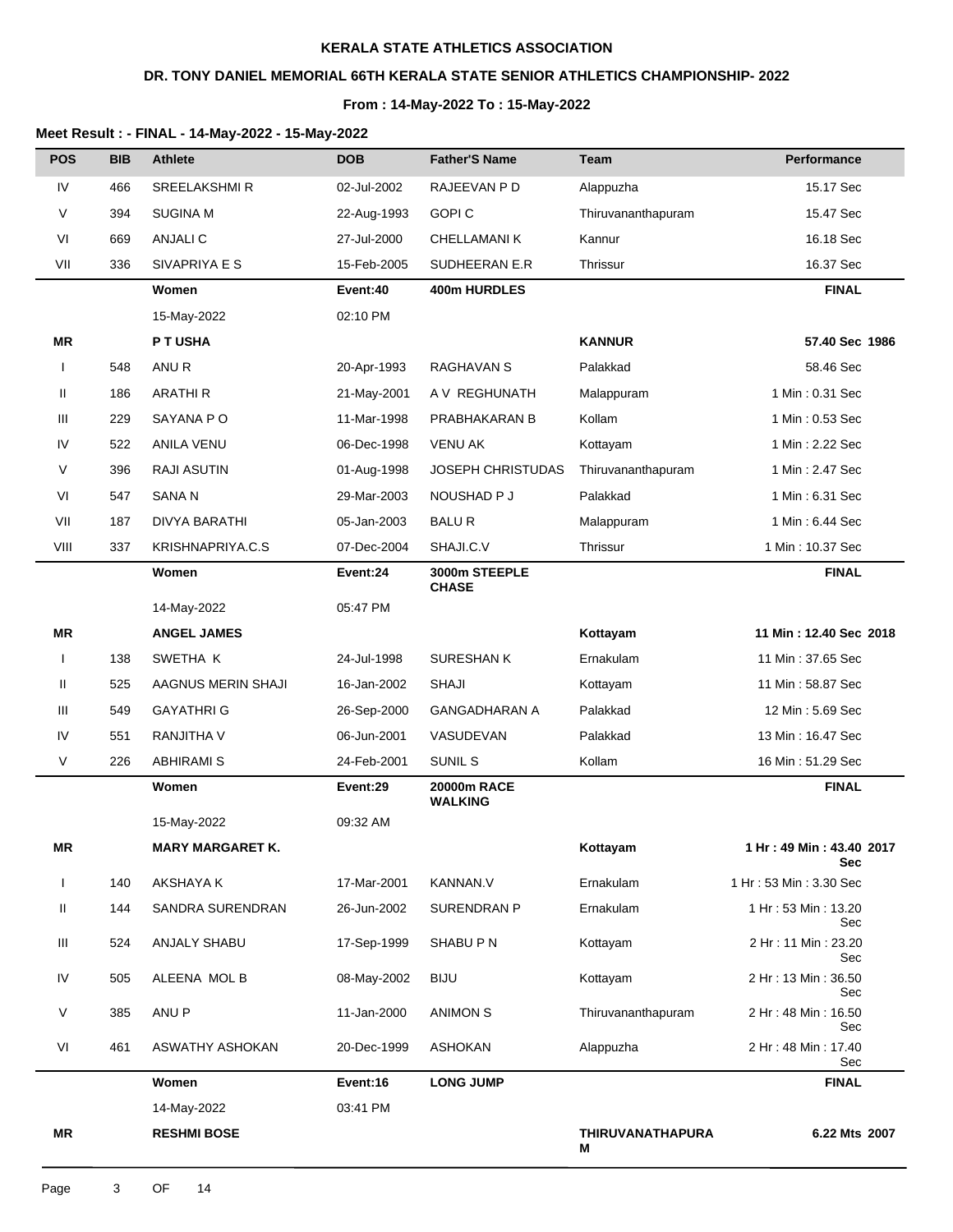## **DR. TONY DANIEL MEMORIAL 66TH KERALA STATE SENIOR ATHLETICS CHAMPIONSHIP- 2022**

#### **From : 14-May-2022 To : 15-May-2022**

| <b>POS</b>   | <b>BIB</b> | <b>Athlete</b>            | <b>DOB</b>  | <b>Father'S Name</b>      | <b>Team</b>                  | <b>Performance</b> |
|--------------|------------|---------------------------|-------------|---------------------------|------------------------------|--------------------|
| т            | 680        | <b>SRUTHI LAKSHMI L</b>   | 04-Apr-1996 | <b>REGHUNATHAN PILLAI</b> | Kannur                       | 6.37 Mts NMR       |
| Ш            | 665        | <b>NAYANA JAMES</b>       | 18-Oct-1995 | JAMES M.C.                | Kozhikode                    | 6.33 Mts BMR       |
| Ш            | 677        | <b>ASHNA SHAJI</b>        | 20-Mar-2000 | SHAJI P J                 | Kannur                       | 5.78 Mts           |
| IV           | 438        | REMYA RAJAN               | 03-Jul-1996 | RAJAN P.C.                | Wayanad                      | 5.63 Mts           |
| V            | 678        | JEREENA JOHN              | 12-Mar-2001 | <b>JOHN JOSEPH</b>        | Kannur                       | 5.52 Mts           |
| VI           | 336        | SIVAPRIYA E S             | 15-Feb-2005 | SUDHEERAN E.R             | Thrissur                     | 5.38 Mts           |
| VII          | 335        | JULIE JOHNSON             | 17-Oct-2003 | <b>JOHNSON KURIAN</b>     | Thrissur                     | 5.30 Mts           |
| VIII         | 546        | ANAMIKA K A               | 21-Jan-2004 | ANEESH K R                | Palakkad                     | 5.19 Mts           |
|              |            | Women                     | Event:32    | <b>TRIPLE JUMP</b>        |                              | <b>FINAL</b>       |
|              |            | 15-May-2022               | 10:20 AM    |                           |                              |                    |
| ΜR           |            | <b>TESSYMOL JOSEPH</b>    |             |                           | <b>THIRUVANATHAPURA</b><br>м | 13.02 Mts 2007     |
| $\mathbf{I}$ | 553        | SHEENA.N.V                | 22-Nov-1992 | VARKEY.N.M                | Palakkad                     | 12.91 Mts          |
| Ш            | 667        | <b>MERIN BIJU</b>         | 30-Jun-2000 | <b>BIJU</b>               | Kannur                       | 12.47 Mts          |
| Ш            | 607        | <b>MEERA SHIBU</b>        | 25-Jul-2002 | SHIBU V A                 | Palakkad                     | 12.41 Mts          |
| IV           | 154        | <b>GAYATHRY SIVAKUMAR</b> | 26-Feb-2001 | S SIVAKUMAR               | Ernakulam                    | 12.33 Mts          |
| V            | 437        | ALPHY LUCKOSE             | 28-Jun-1998 | LUCKOSE K.                | Wayanad                      | 11.93 Mts          |
| VI           | 680        | SRUTHI LAKSHMI L          | 04-Apr-1996 | REGHUNATHAN PILLAI        | Kannur                       | 11.84 Mts          |
| VII          | 152        | ANU MATHEW                | 01-Jul-2002 | MATHEW P J                | Ernakulam                    | 11.79 Mts          |
| VIII         | 677        | <b>ASHNA SHAJI</b>        | 20-Mar-2000 | SHAJI P J                 | Kannur                       | 11.77 Mts          |
|              |            | Women                     | Event:7     | <b>HIGH JUMP</b>          |                              | <b>FINAL</b>       |
|              |            | 14-May-2022               | 10:32 AM    |                           |                              |                    |
| <b>MR</b>    |            | ANGEL P DEVASIA           |             |                           | Ernakulam                    | 1.83 Mts 2018      |
| $\mathbf{I}$ | 420        | ANGEL P DEVASIA           | 06-Dec-1994 | <b>DEVASIA</b>            | Idukki                       | 1.68 Mts           |
| Ш            | 439        | ATHIRA SOMARAJ            | 26-Oct-1998 | SOMARAJ K K               | Wayanad                      | 1.65 Mts           |
| Ш            | 342        | SALIHA KH                 | 14-Sep-2002 | <b>HAMEED KM</b>          | Thrissur                     | 1.65 Mts           |
| IV           | 521        | ROSHNA AUGUSTINE          | 31-Mar-2003 | KUNJAGUSTY P L            | Kottayam                     | 1.60 Mts           |
| V            | 395        | <b>JISHNA M</b>           | 22-Mar-2000 | <b>MOHANAN</b>            | Thiruvananthapuram           | 1.60 Mts           |
| VI           | 190        | AYISHA NIDA P             | 15-Oct-2003 | <b>NOUSHAD</b>            | Malappuram                   | 1.50 Mts           |
| VII          | 256        | ASHWITHA P M              | 19-Oct-2002 |                           | Kasaragod                    | 1.40 Mts           |
|              |            | Women                     | Event:20    | <b>POLE VAULT</b>         |                              | <b>FINAL</b>       |
|              |            | 14-May-2022               | 04:28 PM    |                           |                              |                    |
| MR           |            | <b>KRISHNA RACHAN</b>     |             |                           | Kozhikode                    | 4.00 Mts 2019      |
| <b>I</b>     | 155        | DIVYA MOHAN               | 28-Jul-1999 | <b>MOHAN</b>              | Ernakulam                    | 3.70 Mts           |
|              | 515        | <b>MARIYA JAISON</b>      | 23-Sep-1997 | JAISON K. SEBASTIAN       | Kottayam                     | 3.70 Mts           |
| Ш            | 400        | RESHMA RAVEENDRAN         | 20-Feb-1996 | RAVEENDRAN                | Thiruvananthapuram           | 3.60 Mts           |
| IV           | 615        | NIVYA ANTONY A C          | 21-Mar-2000 | ANTONY A C                | Kozhikode                    | 3.50 Mts           |
| V            | 514        | <b>BLESSY KUNJUMON</b>    | 21-Oct-2001 | <b>KUNJUMON</b>           | Kottayam                     | 3.20 Mts           |
|              |            | Women                     | Event:25    | <b>SHOT PUT</b>           |                              | <b>FINAL</b>       |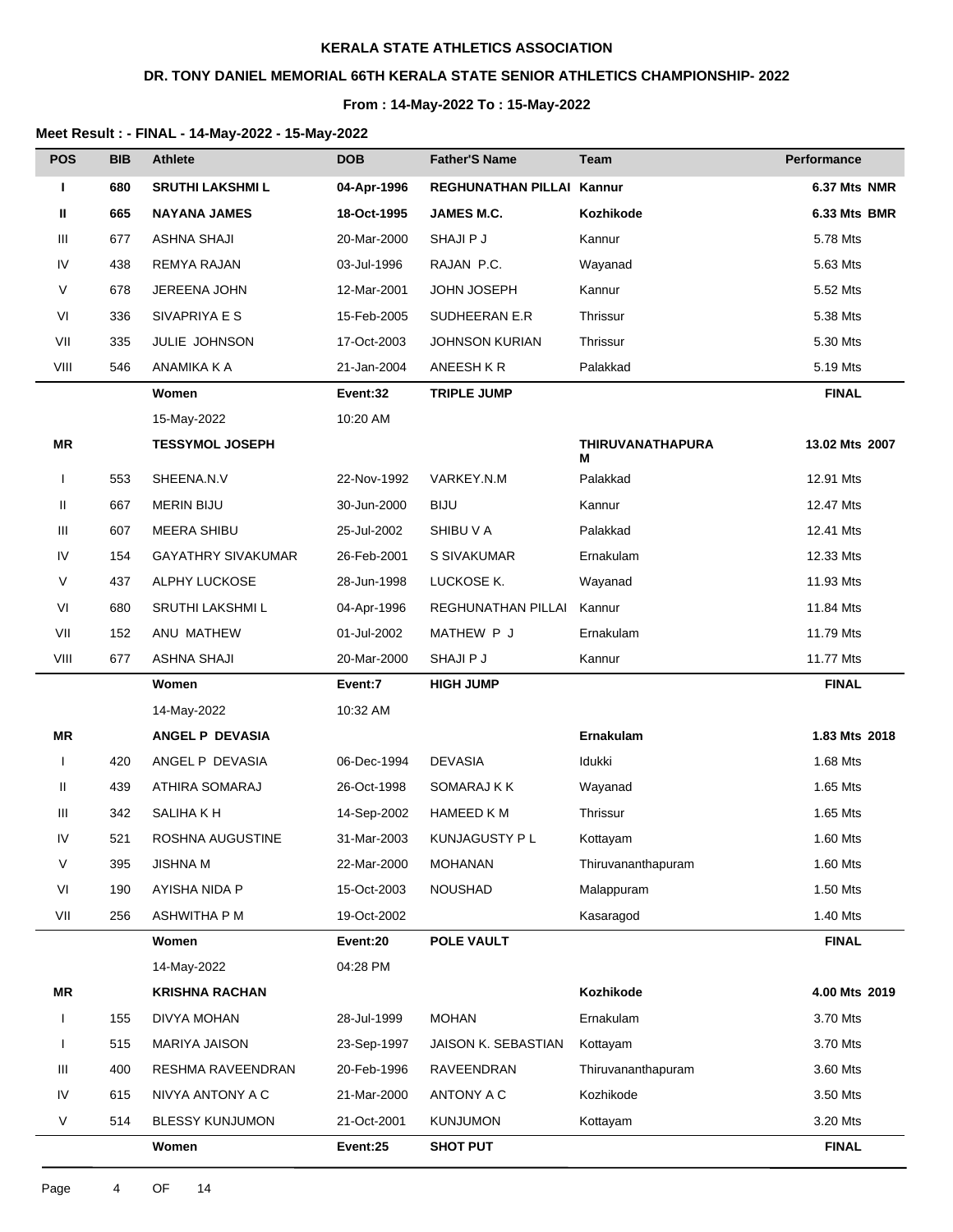# **DR. TONY DANIEL MEMORIAL 66TH KERALA STATE SENIOR ATHLETICS CHAMPIONSHIP- 2022**

#### **From : 14-May-2022 To : 15-May-2022**

| <b>POS</b>   | BIB | <b>Athlete</b>              | <b>DOB</b>  | <b>Father'S Name</b> | Team               | <b>Performance</b> |
|--------------|-----|-----------------------------|-------------|----------------------|--------------------|--------------------|
|              |     | 15-May-2022                 | 09:02 AM    |                      |                    |                    |
| <b>MR</b>    |     | <b>MEGHA MARIYAM MATHEW</b> |             |                      | Thiruvananthapuram | 12.72 Mts 2018     |
| $\mathbf{I}$ | 230 | <b>MEGHA MARIYAM MATHEW</b> | 17-Mar-2000 | <b>JOHN MATHEW</b>   | Kollam             | 11.87 Mts          |
| Ш            | 261 | THOUFEERA C P               | 15-Aug-2000 | MOHAMMED A           | Kasaragod          | 11.55 Mts          |
| Ш            | 614 | <b>ANAGHA P</b>             | 07-Feb-2000 | <b>RATHEESH P</b>    | Kozhikode          | 10.40 Mts          |
| IV           | 556 | PRANAMIYA K K               | 16-Apr-2004 | <b>K K DEVADAS</b>   | Palakkad           | 8.19 Mts           |
| V            | 193 | <b>NEFLA</b>                | 21-Nov-1996 | MOHAMMED NIZAR       | Malappuram         | 7.71 Mts           |
| VI           | 383 | PARVATHY AR                 | 06-Jul-1994 | <b>BS RAJAN</b>      | Thiruvananthapuram | 7.31 Mts           |
| VII          | 255 | ANUSHREE TV                 | 02-Dec-2004 |                      | Kasaragod          | 6.56 Mts           |
|              |     | Women                       | Event:13    | <b>DISCUS THROW</b>  |                    | <b>FINAL</b>       |
|              |     | 14-May-2022                 | 02:21 PM    |                      |                    |                    |
| <b>MR</b>    |     | <b>THOUFEERA C P</b>        |             |                      | <b>KASARGODE</b>   | 39.72 Mts 2021     |
| $\mathbf{I}$ | 261 | THOUFEERA C P               | 15-Aug-2000 | MOHAMMED A           | Kasaragod          | 37.76 Mts          |
| Ш            | 557 | <b>GAYATHRIV</b>            | 17-Mar-2003 |                      | Palakkad           | 30.39 Mts          |
| Ш            | 558 | <b>ANJALI A</b>             | 02-Jan-2001 | <b>AJITHKUMAR A</b>  | Palakkad           | 30.23 Mts          |
| IV           | 556 | PRANAMIYA K K               | 16-Apr-2004 | K K DEVADAS          | Palakkad           | 29.56 Mts          |
| V            | 614 | <b>ANAGHAP</b>              | 07-Feb-2000 | <b>RATHEESH P</b>    | Kozhikode          | 26.63 Mts          |
| VI           | 611 | ARYA B                      | 16-Nov-2004 | <b>BIJUMG</b>        | Kozhikode          | 21.44 Mts          |
| VII          | 266 | <b>MEENAKSHIM</b>           | 02-Nov-2000 |                      | Kasaragod          | 21.40 Mts          |
| VIII         | 383 | PARVATHY AR                 | 06-Jul-1994 | <b>BS RAJAN</b>      | Thiruvananthapuram | 11.45 Mts          |
|              |     | Women                       | Event:11    | <b>HAMMER THROW</b>  |                    | <b>FINAL</b>       |
|              |     | 14-May-2022                 | 11:58 AM    |                      |                    |                    |
| MR           |     | <b>ANITHA ABRAHAM</b>       |             |                      | <b>ERNAKULAM</b>   | 53.12 Mts 2010     |
| $\mathbf{I}$ | 145 | <b>KESSIA MARIAM BENNY</b>  | 09-Sep-2002 | <b>BENNY TM</b>      | Ernakulam          | 48.72 Mts          |
| Ш            | 147 | <b>BLESSY DEVASIA</b>       | 25-May-2003 | <b>DEVASIA A T</b>   | Ernakulam          | 47.63 Mts          |
| Ш            | 504 | ANN MARY JOSEPH             | 04-Jun-2001 | JOSEPH U.C           | Kottayam           | 43.65 Mts          |
| ${\sf IV}$   | 195 | NIJILA K                    | 07-Feb-2000 | ZAINUDDEEN. K        | Malappuram         | 31.68 Mts          |
| V            | 255 | ANUSHREE TV                 | 02-Dec-2004 |                      | Kasaragod          | 19.85 Mts          |
| VI           | 265 | KRISHNAPRIYA                | 27-May-2005 |                      | Kasaragod          | 15.79 Mts          |
| <b>NM</b>    | 612 | NANDANA M P                 | 04-Jun-2005 | SHAJI M P            | Kozhikode          |                    |
|              |     | Women                       | Event:33    | <b>JAVELIN THROW</b> |                    | <b>FINAL</b>       |
|              |     | 15-May-2022                 | 11:09 AM    |                      |                    |                    |
| MR           |     | <b>PRAJISHA MK</b>          |             |                      | <b>KOTTAYAM</b>    | 47.56 Mts 2004     |
| $\mathbf{I}$ | 194 | SREERANJINI H R             | 01-Jan-2000 | <b>HARILAL</b>       | Malappuram         | 32.41 Mts          |
| Ш            | 163 | ASHIKA P                    | 17-Oct-2002 |                      | Ernakulam          | 32.22 Mts          |
| Ш            | 503 | DEEPA GOPI                  | 04-Aug-2002 | <b>GOPI</b>          | Kottayam           | 30.71 Mts          |
| IV           | 560 | ANAGHA P M                  | 23-Aug-2004 |                      | Palakkad           | 26.00 Mts          |
| V            | 613 | <b>UMA PARVATHY S</b>       | 03-Aug-2004 | SABU LAL A R         | Kozhikode          | 18.18 Mts          |
|              |     |                             |             |                      |                    |                    |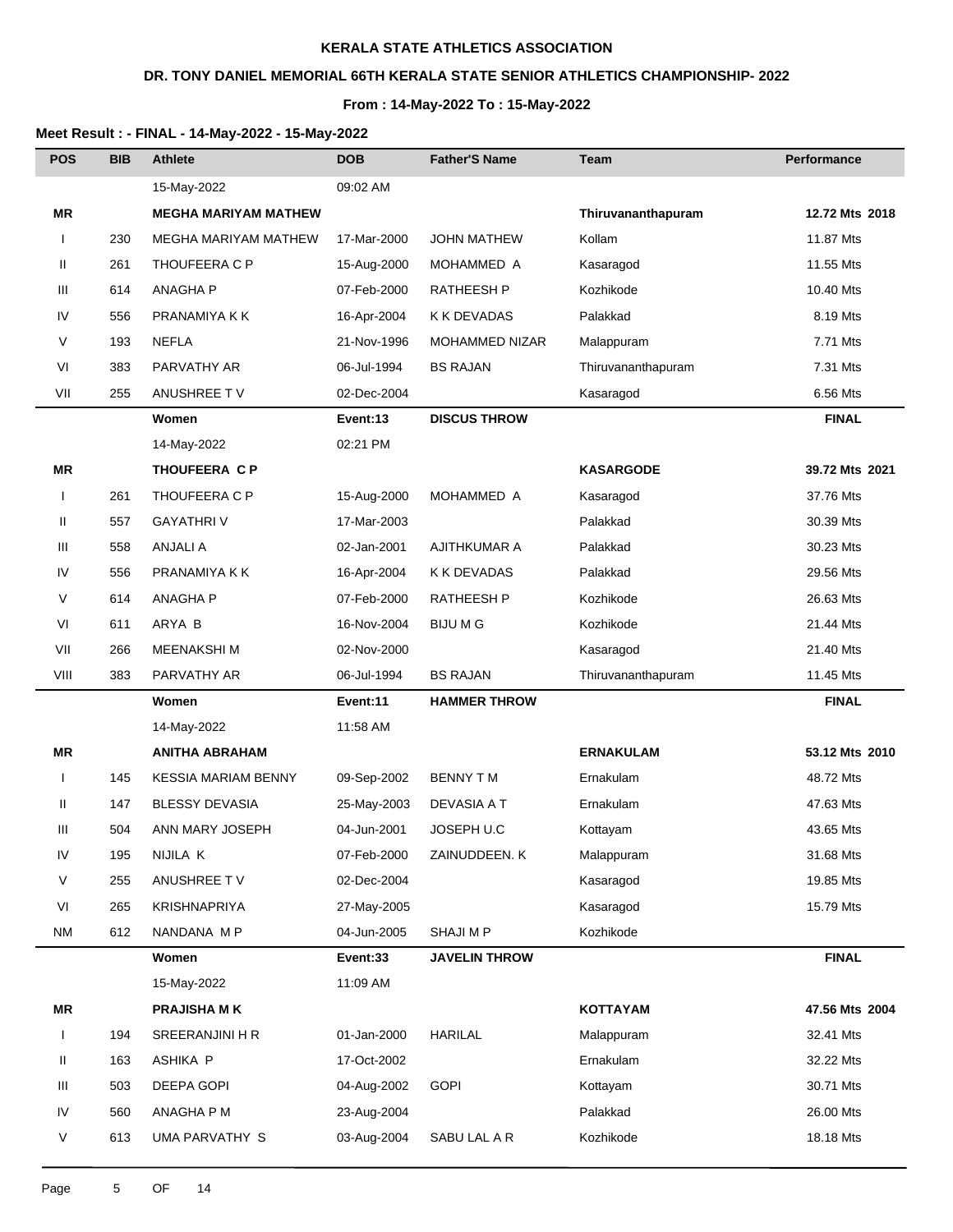## **DR. TONY DANIEL MEMORIAL 66TH KERALA STATE SENIOR ATHLETICS CHAMPIONSHIP- 2022**

#### **From : 14-May-2022 To : 15-May-2022**

| <b>POS</b>   | <b>BIB</b> | <b>Athlete</b>       | <b>DOB</b>  | <b>Father'S Name</b>   | <b>Team</b>                  | Performance           |
|--------------|------------|----------------------|-------------|------------------------|------------------------------|-----------------------|
| VI           | 559        | <b>NANDANA M</b>     | 25-Aug-2005 |                        | Palakkad                     | 16.54 Mts             |
|              |            | Women                | Event:36    | <b>HEPTATHLON</b>      |                              | <b>FINAL</b>          |
|              |            | 15-May-2022          | 11:33 AM    |                        |                              |                       |
| <b>NR</b>    |            | <b>JJ SOBHA</b>      |             |                        | <b>ANDRA PRADESH</b>         | 6211 Pts 2004         |
| MR           |            | <b>SINIMOL M P</b>   |             |                        | <b>THIRUVANATHAPURA</b><br>Μ | 4914 Pts 2007         |
| $\mathbf{I}$ | 518        | <b>MARIYA THOMAS</b> | 03-Nov-1999 | THOMAS M T             | Kottayam                     | 4406 Pts              |
| Ш            | 148        | <b>BETTY BENNY</b>   | 03-Nov-2002 | <b>BENNY JOSEPH</b>    | Ernakulam                    | 3494 Pts              |
| Ш            | 509        | <b>LAYA BIJU</b>     | 20-Nov-2003 | <b>BIJUPJ</b>          | Kottayam                     | 2769 Pts              |
| IV           | 306        | ANAMIKA C            | 30-Jan-2004 | SATHYAN C              | Pathanamthitta               | 2343 Pts              |
|              |            | Women                | Event:10    | 4X100m RELAY           |                              | <b>FINAL</b>          |
|              |            | 14-May-2022          | 11:14 AM    |                        |                              |                       |
| ΜR           |            |                      |             |                        | <b>PALAKKAD</b>              | 43.50 Sec 1982        |
| ı            |            | ${\bf G}$            |             |                        | Kannur                       | 49.94 Sec             |
|              | 667        | <b>MERIN BIJU</b>    | 30-Jun-2000 | <b>BIJU</b>            |                              |                       |
|              | 668        | <b>LINET GEORGE</b>  | 09-Mar-1999 | <b>GEORGE JOSEPH</b>   |                              |                       |
|              | 669        | ANJALI C             | 27-Jul-2000 | CHELLAMANI K           |                              |                       |
|              | 680        | SRUTHI LAKSHMI L     | 04-Apr-1996 | REGHUNATHAN PILLAI     |                              |                       |
| Ш            |            | E                    |             |                        | Palakkad                     | 51.08 Sec             |
|              | 536        | ARYA <sub>S</sub>    | 13-Jun-2000 | SAHADEVAN              |                              |                       |
|              | 534        | SISIRA P             | 12-Jun-2005 |                        |                              |                       |
|              | 537        | APARNA M             | 21-May-2002 |                        |                              |                       |
|              | 535        | MEGHA S              | 05-May-2005 | SURESHBABU             |                              |                       |
| Ш            |            | н                    |             |                        | Kottayam                     | 51.09 Sec             |
|              | 511        | SOPHIYA SUNNY        | 11-Nov-2000 | <b>SUNNY MATHEW</b>    |                              |                       |
|              | 513        | ALEENA VARGHESE      | 12-May-2003 | VARGHESE               |                              |                       |
|              | 500        | ARATHY A             | 31-Jul-1998 | AJAYAKUMAR             |                              |                       |
|              | 499        | NANDITHA UDAYARAJ    | 04-Apr-2000 | <b>UDAYARAJ</b>        |                              |                       |
| ${\sf IV}$   |            | D                    |             |                        | <b>Thrissur</b>              | 53.74 Sec             |
|              | 340        | ALEENA RAJESH        | 04-Apr-2004 | <b>RAJESH M THOMAS</b> |                              |                       |
|              | 336        | SIVAPRIYA E S        | 15-Feb-2005 | SUDHEERAN E.R          |                              |                       |
|              | 334        | DEVANANDA VINOD      | 24-Jan-2005 | VINOD K M              |                              |                       |
|              | 335        | JULIE JOHNSON        | 17-Oct-2003 | <b>JOHNSON KURIAN</b>  |                              |                       |
|              |            | Women                | Event:37    | 4X400m RELAY           |                              | <b>FINAL</b>          |
|              |            | 15-May-2022          | 11:38 AM    |                        |                              |                       |
| MR           |            |                      |             |                        | <b>KOTTAYAM</b>              | 3 Min: 49.90 Sec 2001 |
| L            |            | $\, {\bf B}$         |             |                        | Thiruvananthapuram           | 4 Min: 1.06 Sec       |
|              | 390        | ANSA BABU            | 09-Apr-1998 | <b>BABU</b>            |                              |                       |
|              | 389        | NIBHA K M            | 14-Dec-1999 | MANIKANDAN.S           |                              |                       |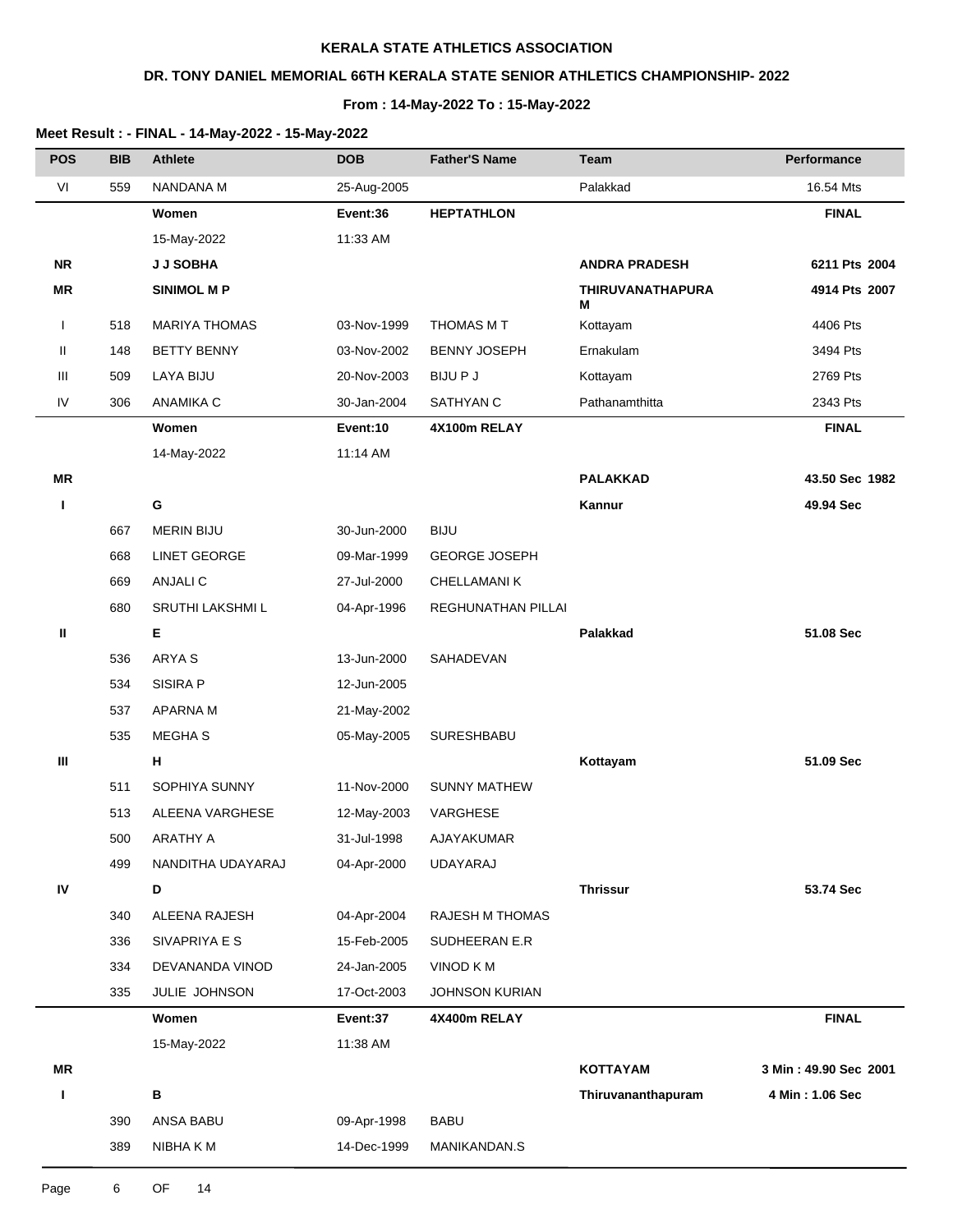## **DR. TONY DANIEL MEMORIAL 66TH KERALA STATE SENIOR ATHLETICS CHAMPIONSHIP- 2022**

#### **From : 14-May-2022 To : 15-May-2022**

| <b>POS</b>   | <b>BIB</b> | <b>Athlete</b>         | <b>DOB</b>  | <b>Father'S Name</b>     | <b>Team</b>     | Performance      |
|--------------|------------|------------------------|-------------|--------------------------|-----------------|------------------|
|              | 388        | JAIS RANI SEBASTIAN    | 12-Jun-1995 | SEBASTIAN                |                 |                  |
|              | 396        | <b>RAJI ASUTIN</b>     | 01-Aug-1998 | <b>JOSEPH CHRISTUDAS</b> |                 |                  |
| Ш            |            | н                      |             |                          | Kottayam        | 4 Min: 11.92 Sec |
|              | 507        | <b>BISMI JOSEPH</b>    | 19-Apr-2001 | <b>BIJU</b>              |                 |                  |
|              | 496        | ROSMI CHACKO           | 16-Jun-1999 | <b>CHACKO THOMAS</b>     |                 |                  |
|              | 499        | NANDITHA UDAYARAJ      | 04-Apr-2000 | <b>UDAYARAJ</b>          |                 |                  |
|              | 509        | LAYA BIJU              | 20-Nov-2003 | <b>BIJUPJ</b>            |                 |                  |
| Ш            |            | Е                      |             |                          | Palakkad        | 4 Min: 26.31 Sec |
|              | 534        | <b>SISIRA P</b>        | 12-Jun-2005 |                          |                 |                  |
|              | 540        | <b>APARNAK</b>         | 12-Apr-2004 | <b>KANNAN</b>            |                 |                  |
|              | 537        | APARNA M               | 21-May-2002 |                          |                 |                  |
|              | 542        | <b>RUDHRA R</b>        | 22-Jan-2006 |                          |                 |                  |
|              |            | Men                    | Event:17    | 100m                     |                 | <b>FINAL</b>     |
|              |            | 14-May-2022            | 03:58 PM    |                          |                 |                  |
| <b>MR</b>    |            | <b>ARUNJITH</b>        |             |                          | <b>KOLLAM</b>   | 10.50 Sec 2007   |
| $\mathbf{I}$ | 309        | <b>MIDHUN T</b>        | 13-Mar-1997 | UNNI.T                   | Thrissur        | 10.64 Sec        |
| Ш            | 434        | ASWIN K P              | 16-Sep-1996 | PRASANNA KUMAR K         | Wayanad         | 10.69 Sec        |
| Ш            | 561        | <b>MANEESH M</b>       | 06-Feb-1993 | MAHALINGAM               | Palakkad        | 10.88 Sec        |
| IV           | 104        | MUHAMMED SHANOOB K M   | 02-Jan-2001 | <b>USMAN K.M</b>         | Ernakulam       | 10.89 Sec        |
| $\vee$       | 562        | AJIN R                 | 30-Apr-2003 |                          | Palakkad        | 11.08 Sec        |
| VI           | 343        | MUHAMMED UVAIS.A       | 10-Sep-2002 | SAKEER HUSSIAN           | Thrissur        | 11.10 Sec        |
| VII          | 103        | ALBERT JAMES PAULOSE   | 05-Feb-2001 | <b>JAMES PAULOSE</b>     | Ernakulam       | 11.15 Sec        |
|              |            | Men                    | Event:42    | 200m                     |                 | <b>FINAL</b>     |
|              |            | 15-May-2022            | 02:38 PM    |                          |                 |                  |
| ΜR           |            | <b>NAJEEB MOHAMMED</b> |             |                          | <b>KOLLAM</b>   | 21.40 Sec 1988   |
| $\mathbf{I}$ | 561        | <b>MANEESH M</b>       | 06-Feb-1993 | MAHALINGAM               | Palakkad        | 22.01 Sec        |
| Ш            | 343        | MUHAMMED UVAIS.A       | 10-Sep-2002 | <b>SAKEER HUSSIAN</b>    | Thrissur        | 22.30 Sec        |
| Ш            | 103        | ALBERT JAMES PAULOSE   | 05-Feb-2001 | <b>JAMES PAULOSE</b>     | Ernakulam       | 22.39 Sec        |
| IV           | 565        | LAIJU R                | 09-Nov-2001 | RADHAKRISHNAN            | Palakkad        | 22.61 Sec        |
| $\vee$       | 564        | JITHESH C              | 11-Mar-1996 | CHANDRAN                 | Palakkad        | 22.62 Sec        |
| VI           | 684        | ASHLIN ALEXANDER       | 29-Aug-2005 |                          | Alappuzha       | 23.03 Sec        |
| VII          | 168        | FAYIZ N H              | 06-May-1995 | SAIDALAVI.N.H            | Malappuram      | 23.26 Sec        |
| <b>DNS</b>   | 104        | MUHAMMED SHANOOB K M   | 02-Jan-2001 | <b>USMAN K.M</b>         | Ernakulam       |                  |
|              |            | Men                    | Event:21    | 400m                     |                 | <b>FINAL</b>     |
|              |            | 14-May-2022            | 05:23 PM    |                          |                 |                  |
| MR           |            | <b>BIBIN MATHEW</b>    |             |                          | <b>THRISSUR</b> | 47.40 Sec 2007   |
| Ш            | 412        | <b>RAHUL BABY</b>      | 28-Aug-1997 | <b>JOSEPH</b>            | Idukki          | 47.22 Sec NMR    |
| Ш            | 493        | SACHIN ROBY            | 27-Apr-1992 | ROBY JOSE                | Kottayam        | 47.81 Sec        |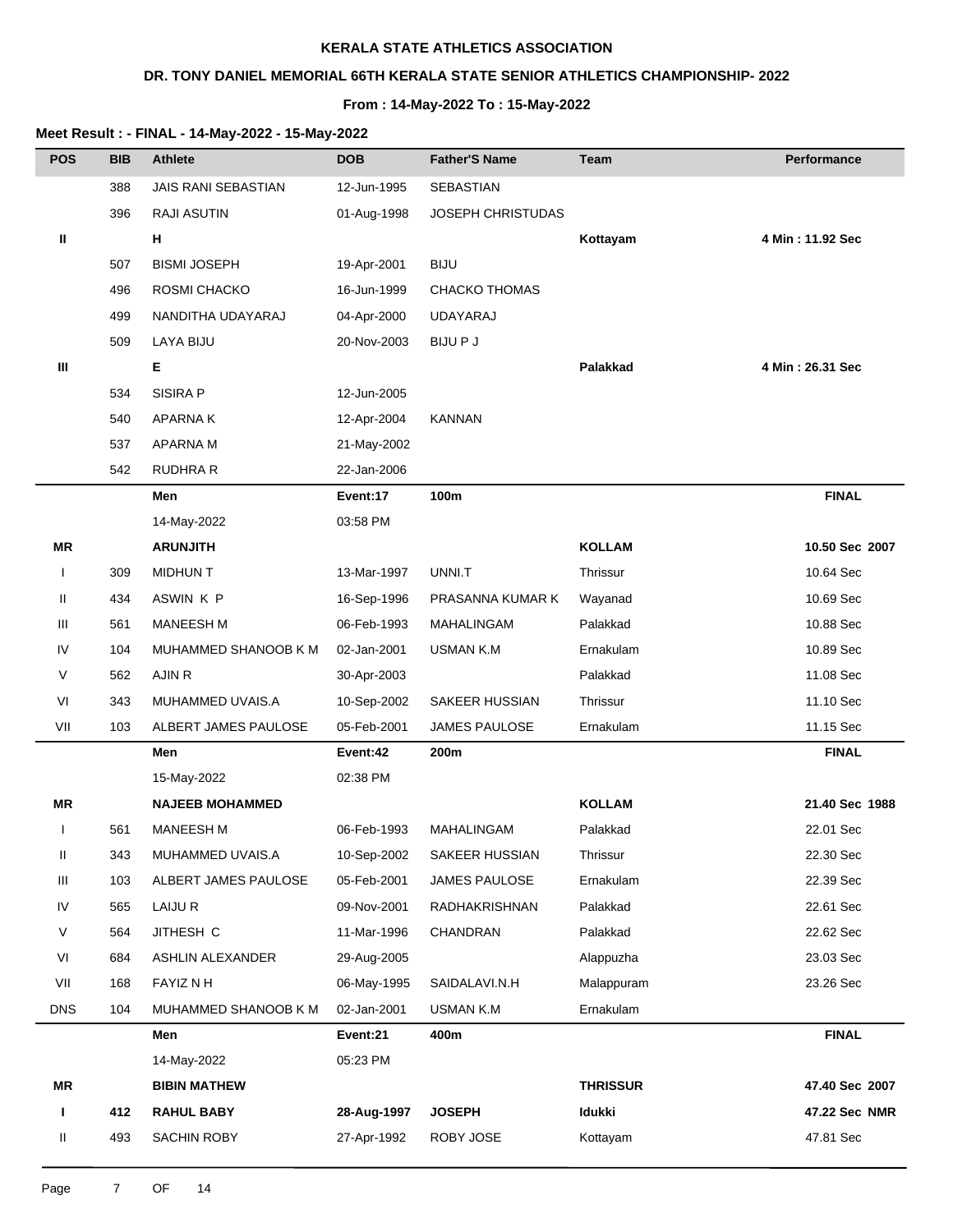## **DR. TONY DANIEL MEMORIAL 66TH KERALA STATE SENIOR ATHLETICS CHAMPIONSHIP- 2022**

#### **From : 14-May-2022 To : 15-May-2022**

| <b>POS</b>   | <b>BIB</b> | Athlete                   | <b>DOB</b>  | <b>Father'S Name</b>           | Team                         | Performance            |
|--------------|------------|---------------------------|-------------|--------------------------------|------------------------------|------------------------|
| Ш            | 169        | <b>MANUTS</b>             | 17-Oct-2001 | SAJI T P                       | Malappuram                   | 47.89 Sec              |
| IV           | 477        | <b>JERIN JOHNEY</b>       | 01-Jul-1999 | JOHNEY JOSEPH                  | Kottayam                     | 47.99 Sec              |
| V            | 305        | <b>GAUTHAM KRISHANA</b>   | 13-Nov-2001 |                                | Pathanamthitta               | 48.09 Sec              |
| VI           | 565        | LAIJU R                   | 09-Nov-2001 | RADHAKRISHNAN                  | Palakkad                     | 49.52 Sec              |
| VII          | 566        | NAVANEETH M               | 05-May-2000 |                                | Palakkad                     | 50.05 Sec              |
|              |            | Men                       | Event:44    | 800m                           |                              | <b>FINAL</b>           |
|              |            | 15-May-2022               | 02:46 PM    |                                |                              |                        |
| MR           |            | <b>JOSEY MATHEW</b>       |             |                                | <b>ERNAKULAM</b>             | 1 Min: 50.50 Sec 1990  |
| $\mathbf{I}$ | 681        | <b>TOMSON PAULOSE</b>     | 06-Apr-1996 | PAULOSE V T                    | Kannur                       | 1 Min: 52.92 Sec       |
| Ш            | 568        | <b>SARATH S</b>           | 28-Dec-2000 | <b>SRINIVASN M</b>             | Palakkad                     | 1 Min: 53.21 Sec       |
| Ш            | 469        | ANANDHUMON M S            | 02-Mar-2001 | <b>SAJIKUMAR</b>               | Kottayam                     | 1 Min: 53.77 Sec       |
| IV           | 569        | RIJOY J                   | 21-Dec-2003 | <b>JAYASANKAR</b>              | Palakkad                     | 1 Min: 55.18 Sec       |
| V            | 313        | SHERIN P K                | 31-Aug-2001 | KABEER P A                     | Thrissur                     | 1 Min: 56.39 Sec       |
| VI           | 110        | SUJEESH S                 | 15-Jan-2001 | SIVADAS V                      | Ernakulam                    | 1 Min: 57.09 Sec       |
| VII          | 675        | ABHIMANEU C P             | 04-Nov-1998 | DINESAN C P                    | Kannur                       | 1 Min: 57.24 Sec       |
| VIII         | 356        | SAJEEV SELVARAJ           | 09-Sep-1998 | <b>SELVARAJ</b>                | Thiruvananthapuram           | 1 Min: 57.27 Sec       |
|              |            | Men                       | Event:5     | 1500m                          |                              | <b>FINAL</b>           |
|              |            | 14-May-2022               | 09:52 AM    |                                |                              |                        |
| MR           |            | <b>MOHAMMED AFSAL P</b>   |             |                                | <b>PALAKKAD</b>              | 3 Min: 52.44 Sec 2014  |
| $\mathbf{I}$ | 569        | RIJOY J                   | 21-Dec-2003 | <b>JAYASANKAR</b>              | Palakkad                     | 3 Min: 57.29 Sec       |
| Ш            | 378        | <b>SALMAN FAROOKH</b>     | 16-Apr-2002 | M I SHAKEER                    | Thiruvananthapuram           | 3 Min: 58.12 Sec       |
| Ш            | 133        | <b>ADARSH GOPI</b>        | 01-Dec-2000 | <b>GOPI MK</b>                 | Ernakulam                    | 4 Min: 1.76 Sec        |
| IV           | 311        | MUHAMMAD FARHAN FAYIS     | 13-Feb-2000 | <b>ABDUL LATHEEF</b>           | <b>Thrissur</b>              | 4 Min: 7.79 Sec        |
| V            | 675        | ABHIMANEU C P             | 04-Nov-1998 | DINESAN C P                    | Kannur                       | 4 Min: 10.01 Sec       |
| VI           | 110        | SUJEESH S                 | 15-Jan-2001 | SIVADAS V                      | Ernakulam                    | 4 Min: 13.00 Sec       |
| VII          | 476        | <b>BENJAMIN BABU</b>      | 31-Jan-2001 | E S BABU                       | Kottayam                     | 4 Min: 13.87 Sec       |
| VIII         | 571        | <b>AKASH K</b>            | 13-Nov-2002 |                                | Palakkad                     | 4 Min: 16.00 Sec       |
|              |            | Men                       | Event:27    | 5000m                          |                              | <b>FINAL</b>           |
|              |            | 15-May-2022               | 09:32 AM    |                                |                              |                        |
| MR           |            | <b>SASIDHARAN</b>         |             |                                | <b>THIRUVANATHAPURA</b><br>м | 14 Min: 46.40 Sec 1973 |
| $\mathbf{I}$ | 108        | ANAND KRISHNA K           | 01-Feb-2001 |                                | Ernakulam                    | 15 Min: 9.25 Sec       |
| Ш            | 134        | AMITH N V                 | 02-Jun-2002 | ASHOKAN N V                    | Ernakulam                    | 16 Min: 2.88 Sec       |
| Ш            | 109        | DEEPAK MATHEW<br>VARGHESE | 22-Sep-2003 | <b>SABU VARGHESE</b><br>MATHEW | Ernakulam                    | 16 Min: 19.37 Sec      |
| IV           | 575        | SREE HARI K.              | 28-Oct-1997 |                                | Palakkad                     | 16 Min: 51.97 Sec      |
| V            | 574        | AKASH P                   | 05-Jun-2002 | PRAKASHAN                      | Palakkad                     | 16 Min: 52.28 Sec      |
| VI           | 183        | <b>MOHAMMED ABRAR V</b>   | 03-Jul-1998 | YOUSAF V                       | Malappuram                   | 16 Min: 53.85 Sec      |
| VII          | 284        | SIVAPRASAD                | 27-Dec-1999 | PRASAD KR                      | Pathanamthitta               | 17 Min: 38.53 Sec      |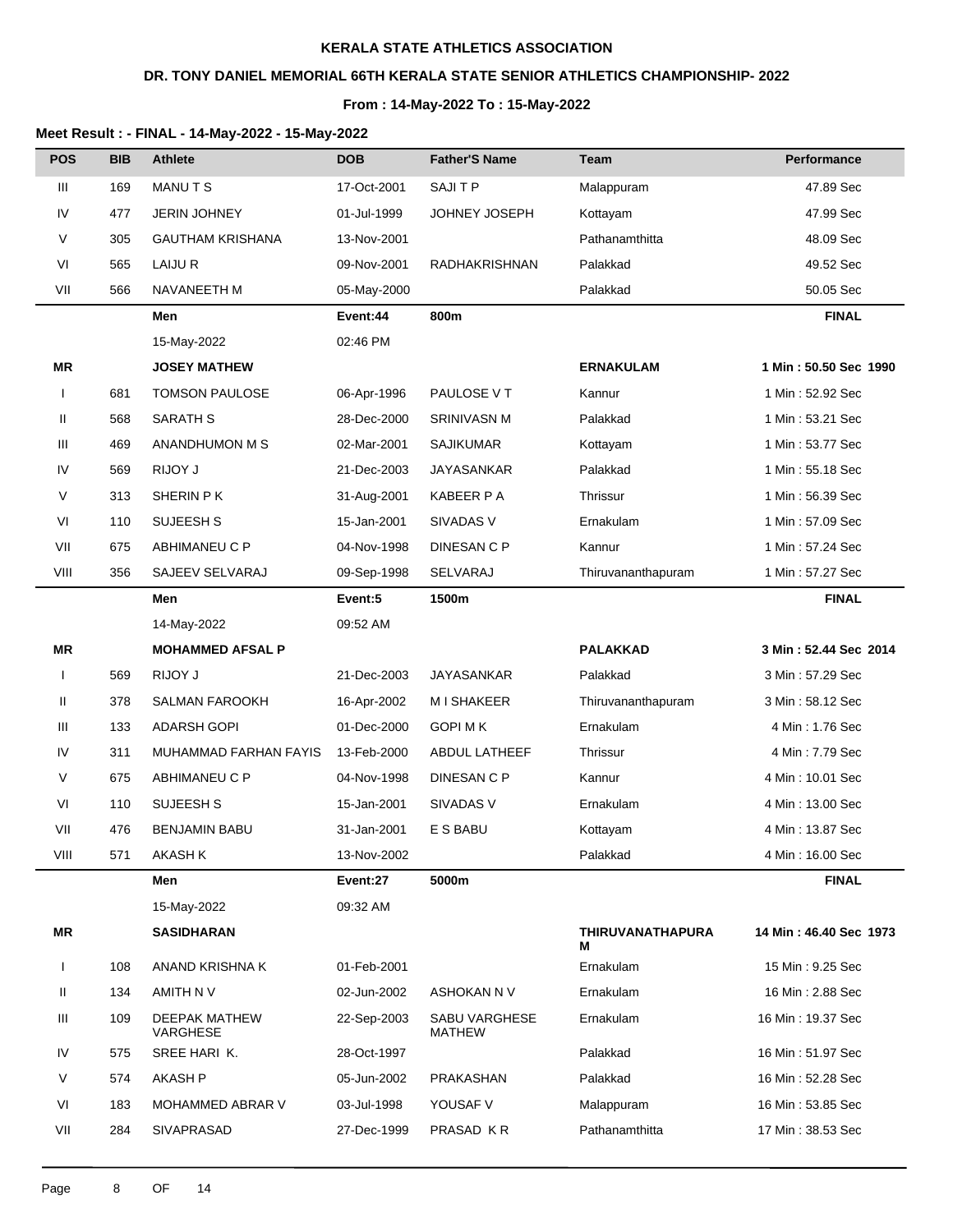## **DR. TONY DANIEL MEMORIAL 66TH KERALA STATE SENIOR ATHLETICS CHAMPIONSHIP- 2022**

#### **From : 14-May-2022 To : 15-May-2022**

| <b>POS</b>   | <b>BIB</b> | <b>Athlete</b>                         | <b>DOB</b>  | <b>Father'S Name</b>           | <b>Team</b>           | Performance            |
|--------------|------------|----------------------------------------|-------------|--------------------------------|-----------------------|------------------------|
| VIII         | 329        | ROSHAN JOSE                            | 11-Oct-2001 | JOSE P J                       | Thrissur              | 18 Min: 10.89 Sec      |
|              |            | Men                                    | Event:1     | 10000m                         |                       | <b>FINAL</b>           |
|              |            | 14-May-2022                            | 07:23 AM    |                                |                       |                        |
| <b>MR</b>    |            | LAKSHMANAN                             |             |                                | <b>PATHANAMTHITTA</b> | 31 Min: 15.49 Sec 2010 |
| $\mathbf{I}$ | 108        | ANAND KRISHNA K                        | 01-Feb-2001 |                                | Ernakulam             | 32 Min: 51.70 Sec      |
| Ш            | 581        | JERALD CICIL                           | 01-Jun-2000 |                                | Palakkad              | 33 Min: 45.70 Sec      |
| Ш            | 379        | <b>MANOJ R S</b>                       | 08-Jan-2002 | <b>SREEKUMAR</b>               | Thiruvananthapuram    | 34 Min: 8.10 Sec       |
| IV           | 472        | <b>SARUN SAJI</b>                      | 01-Oct-1998 | <b>SAJI PV</b>                 | Kottayam              | 34 Min: 28.89 Sec      |
| $\vee$       | 404        | PRITHVIJITH S                          | 08-Aug-2000 | <b>SUBASH BABU</b>             | Idukki                | 35 Min: 12.07 Sec      |
| VI           | 109        | DEEPAK MATHEW<br>VARGHESE              | 22-Sep-2003 | SABU VARGHESE<br><b>MATHEW</b> | Ernakulam             | 35 Min: 37.84 Sec      |
| VII          | 405        | <b>SAJITH KM</b>                       | 25-Aug-1994 | <b>MANOHARAN</b>               | Idukki                | 35 Min: 44.32 Sec      |
| VIII         | 673        | SHRIKANTA MAHATO                       | 03-May-1997 |                                | Kannur                | 39 Min: 2.12 Sec       |
|              |            | Men                                    | Event:14    | 110m HURDLES                   |                       | <b>FINAL</b>           |
|              |            | 14-May-2022                            | 02:34 PM    |                                |                       |                        |
| <b>MR</b>    |            | <b>MAYMON POULOSE</b>                  |             |                                | <b>Thrissur</b>       | 14.32 Sec 2018         |
| $\mathsf{l}$ | 177        | SHAHAD N V                             | 09-Feb-1998 | MUHAMMED ALI N V               | Malappuram            | 14.78 Sec              |
| Ш            | 408        | NASIMUDHEEN M N                        | 15-Jan-1995 | <b>NOORUDHEEN</b>              | Idukki                | 14.85 Sec              |
| Ш            | 251        | MUHAMMED LAZAN V K                     | 01-Jun-2002 | V K ABDUL NISHAD               | Kasaragod             | 14.92 Sec              |
| IV           | 582        | AKSHAY R                               | 30-Aug-1997 | <b>RAJAN R</b>                 | Palakkad              | 15.57 Sec              |
| V            | 659        | <b>BASIL MUHAMMED N</b>                | 15-Feb-2000 |                                | Kozhikode             | 16.02 Sec              |
| VI           | 130        | MUHAMMED ASIF N                        | 01-May-1999 | NAVAS A                        | Ernakulam             | 16.96 Sec              |
| VII          | 490        | VISHNU U                               | 03-Apr-2003 | Udayan.S                       | Kottayam              | 17.08 Sec              |
|              |            | Men                                    | Event:40    | 400m HURDLES                   |                       | <b>FINAL</b>           |
|              |            | 15-May-2022                            | 02:20 PM    |                                |                       |                        |
| <b>MR</b>    |            | <b>SHEBIN JOSEPH</b>                   |             |                                | <b>KOTTAYAM</b>       | 52.20 Sec 2001         |
| $\mathbf{I}$ | 114        | ARJUN K                                | 12-Mar-2002 | <b>VENUGOPALAN K</b>           | Ernakulam             | 53.46 Sec              |
| Ш.           | 479        | <b>MANOOP M</b>                        | 22-Aug-2001 | <b>MANOOP</b>                  | Kottayam              | 53.81 Sec              |
| Ш            | 178        | MUHAMMAD NAJMUDDEEN K 25-Apr-1998<br>т |             | ABDUL AZEEZ                    | Malappuram            | 56.40 Sec              |
| IV           | 567        | NIRAJ R                                | 04-Apr-2003 | RAJAN.V                        | Palakkad              | 56.85 Sec              |
| $\vee$       | 584        | <b>VINEESH K</b>                       | 20-Feb-1995 | KANTHASWAMI V                  | Palakkad              | 58.00 Sec              |
| VI           | 325        | <b>KANNAN K S</b>                      | 07-Jan-2005 | SUKUMARAN                      | Thrissur              | 58.02 Sec              |
| <b>DNS</b>   | 130        | MUHAMMED ASIF N                        | 01-May-1999 | NAVAS A                        | Ernakulam             |                        |
| <b>DNS</b>   | 409        | SREEKANTH D                            | 09-May-1996 | N DEVADAS                      | Idukki                |                        |
|              |            | Men                                    | Event:23    | 3000m STEEPLE<br><b>CHASE</b>  |                       | <b>FINAL</b>           |
|              |            | 14-May-2022                            | 05:47 PM    |                                |                       |                        |
| <b>NR</b>    |            | <b>GOPAL SAINI</b>                     |             |                                | <b>RAJASTHAN</b>      | 8 Min: 30.88 Sec 1981  |
| MR           |            | P T JOSEPH                             |             |                                | <b>PALAKKAD</b>       | 8 Min: 59.30 Sec 1986  |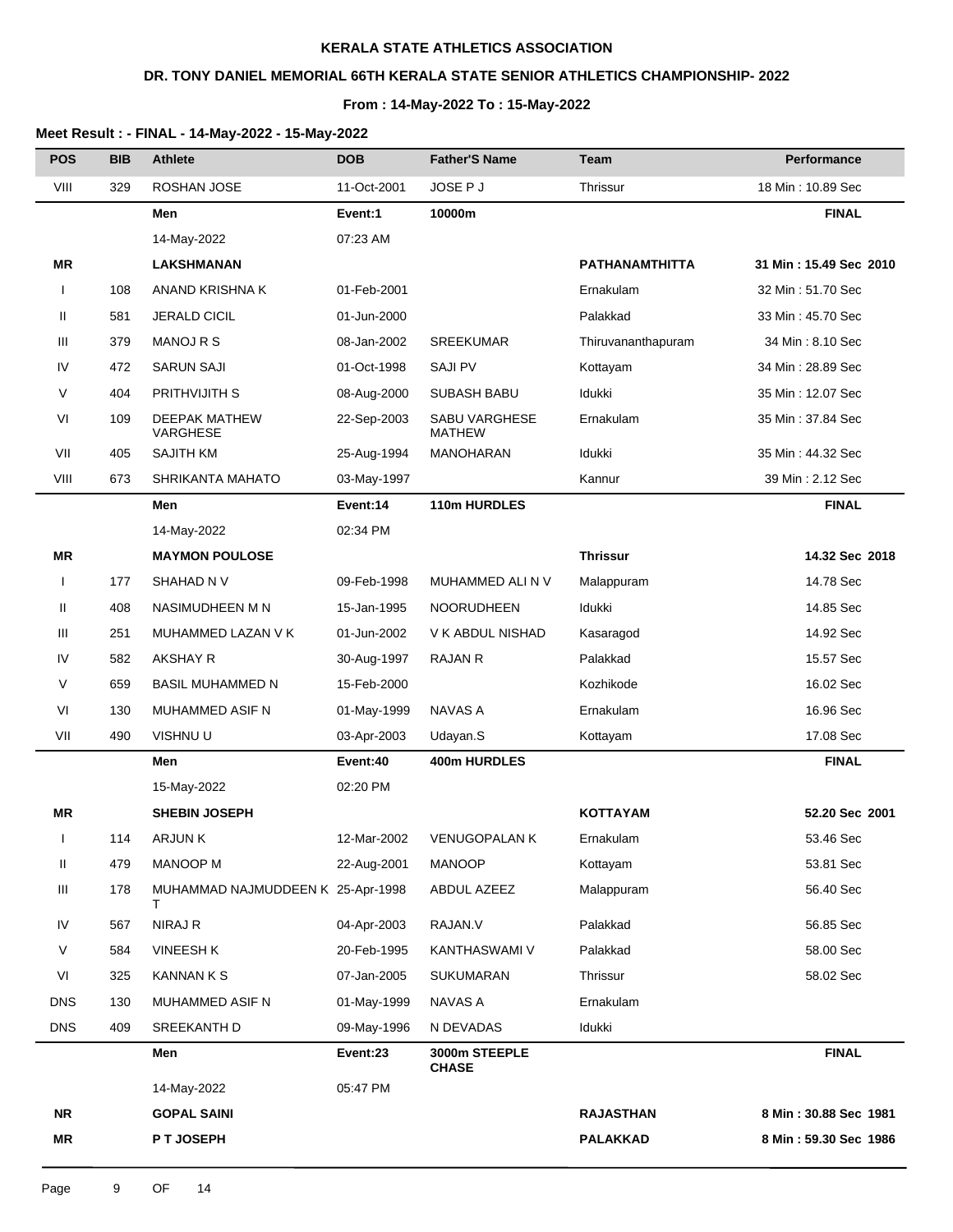## **DR. TONY DANIEL MEMORIAL 66TH KERALA STATE SENIOR ATHLETICS CHAMPIONSHIP- 2022**

#### **From : 14-May-2022 To : 15-May-2022**

| <b>POS</b>   | <b>BIB</b> | <b>Athlete</b>           | <b>DOB</b>  | <b>Father'S Name</b>          | <b>Team</b>        | <b>Performance</b>                     |
|--------------|------------|--------------------------|-------------|-------------------------------|--------------------|----------------------------------------|
| $\mathbf{I}$ | 410        | <b>BIBIN GEORGE</b>      | 19-Feb-1998 | <b>GEORGE MJ</b>              | Idukki             | 9 Min: 33.33 Sec                       |
| Ш            | 586        | <b>MANOJ KUMAR M</b>     | 10-Sep-2000 |                               | Palakkad           | 9 Min: 41.42 Sec                       |
| Ш            | 476        | <b>BENJAMIN BABU</b>     | 31-Jan-2001 | E S BABU                      | Kottayam           | 9 Min: 43.66 Sec                       |
| IV           | 587        | <b>ABITH S</b>           | 24-Mar-2003 |                               | Palakkad           | 9 Min: 47.15 Sec                       |
| V            | 112        | <b>ASWIN ANTONY</b>      | 10-Apr-1999 | <b>ANTONY P</b>               | Ernakulam          | 9 Min: 55.56 Sec                       |
| VI           | 478        | <b>JIJIL S</b>           | 25-Feb-1999 | <b>SUBRAHMANYAN</b>           | Kottayam           | 10 Min: 2.78 Sec                       |
| VII          | 118        | TINTU HARIDASAN C        | 04-Feb-2002 | <b>HARIDASAN C</b>            | Ernakulam          | 10 Min: 14.76 Sec                      |
| VIII         | 588        | <b>JENO AJAY</b>         | 09-Oct-1998 |                               | Palakkad           | 10 Min: 21.94 Sec                      |
|              |            | Men                      | Event:28    | 20000m RACE<br><b>WALKING</b> |                    | <b>FINAL</b>                           |
|              |            | 15-May-2022              | 09:32 AM    |                               |                    |                                        |
| <b>MR</b>    |            | <b>IRFANKT</b>           |             |                               | <b>KOZHIKODE</b>   | 1 Hr: 33 Min: 44.00 2011<br><b>Sec</b> |
| $\mathbf{I}$ | 640        | <b>BILIN GEORGE ANTO</b> | 09-Nov-2004 | <b>ANTONY THOMAS</b>          | Kozhikode          | 1 Hr: 41 Min: 33.50<br>Sec             |
| Ш            | 641        | <b>GEORGE MATHEW</b>     | 25-Jun-1991 | MATHEW GEORGE .P.             | Kozhikode          | 1 Hr: 41 Min: 34.90<br>Sec             |
| Ш            | 117        | <b>JOYAL ROBIN</b>       | 21-Nov-2002 | ROBIN JOSEPH                  | Ernakulam          | 1 Hr: 50 Min: 24.80<br>Sec             |
| IV           | 116        | MATHUKUTTY SIBICHAN      | 01-Sep-2003 | SIBICHAN JOSEPH               | Ernakulam          | 2 Hr: 23.00 Sec                        |
| $\vee$       | 606        | PRANAV B                 | 31-May-2005 |                               | Palakkad           | 2 Hr: 10 Min: 1.20 Sec                 |
|              |            | Men                      | Event:8     | <b>LONG JUMP</b>              |                    | <b>FINAL</b>                           |
|              |            | 14-May-2022              | 10:59 AM    |                               |                    |                                        |
| ΜR           |            | <b>MUHAMMED ANEES Y</b>  |             |                               | Thiruvananthapuram | 7.74 Mts 2019                          |
| $\mathbf{I}$ | 350        | <b>SAJAN R</b>           | 26-Mar-2002 | REJIMON P.R.                  | Thiruvananthapuram | 7.42 Mts                               |
| Ш            | 106        | SREEKANTH K M            | 18-May-2001 | <b>MANOJ</b>                  | Ernakulam          | 7.25 Mts                               |
| Ш            | 300        | K.MUHAMMED ASIEF         | 13-Nov-2002 | KAJANAJUMUTHEEN               | Pathanamthitta     | 7.02 Mts                               |
| IV           | 308        | <b>SALVIN SAJU</b>       | 16-Nov-1999 | SAJU KT                       | Thrissur           | 6.91 Mts                               |
| V            | 451        | <b>TIBIN MATHEW</b>      | 05-Mar-2001 | <b>THAMPY</b>                 | Alappuzha          | 6.88 Mts                               |
| VI           | 577        | VAISHAK KR               | 22-Jun-2002 |                               | Palakkad           | 6.74 Mts                               |
| VII          | 113        | AKASH M VARGHESE         | 13-Aug-2001 | VARGHESE JOHN                 | Ernakulam          | 6.73 Mts                               |
| VIII         | 646        | <b>BEYON GEORGE</b>      | 08-Apr-2003 | George.E.M                    | Kozhikode          | 6.61 Mts                               |
|              |            | Men                      | Event:39    | <b>TRIPLE JUMP</b>            |                    | <b>FINAL</b>                           |
|              |            | 15-May-2022              | 11:45 AM    |                               |                    |                                        |
| MR           |            | <b>ELDHOSE PAUL</b>      |             |                               | Ernakulam          | 16.09 Mts 2019                         |
| Т.           | 414        | <b>ARUN AB</b>           | 11-Feb-1998 | <b>AMBIKAKUMAR K</b>          | Idukki             | <b>16.17 Mts NMR</b>                   |
| Ш            | 576        | AKHIL KUMAR C D          | 26-Jun-2001 | DHARMALINGAM                  | Palakkad           | 15.90 Mts                              |
| Ш            | 113        | AKASH M VARGHESE         | 13-Aug-2001 | VARGHESE JOHN                 | Ernakulam          | 14.86 Mts                              |
| IV           | 435        | <b>BOBY SABU</b>         | 23-Jan-1998 | SABU                          | Wayanad            | 14.82 Mts                              |
| $\vee$       | 683        | SEBASTIAN V S            | 04-Oct-2003 | SHIBU V. A                    | Ernakulam          | 14.55 Mts                              |
| VI           | 577        | VAISHAK KR               | 22-Jun-2002 |                               | Palakkad           | 13.56 Mts                              |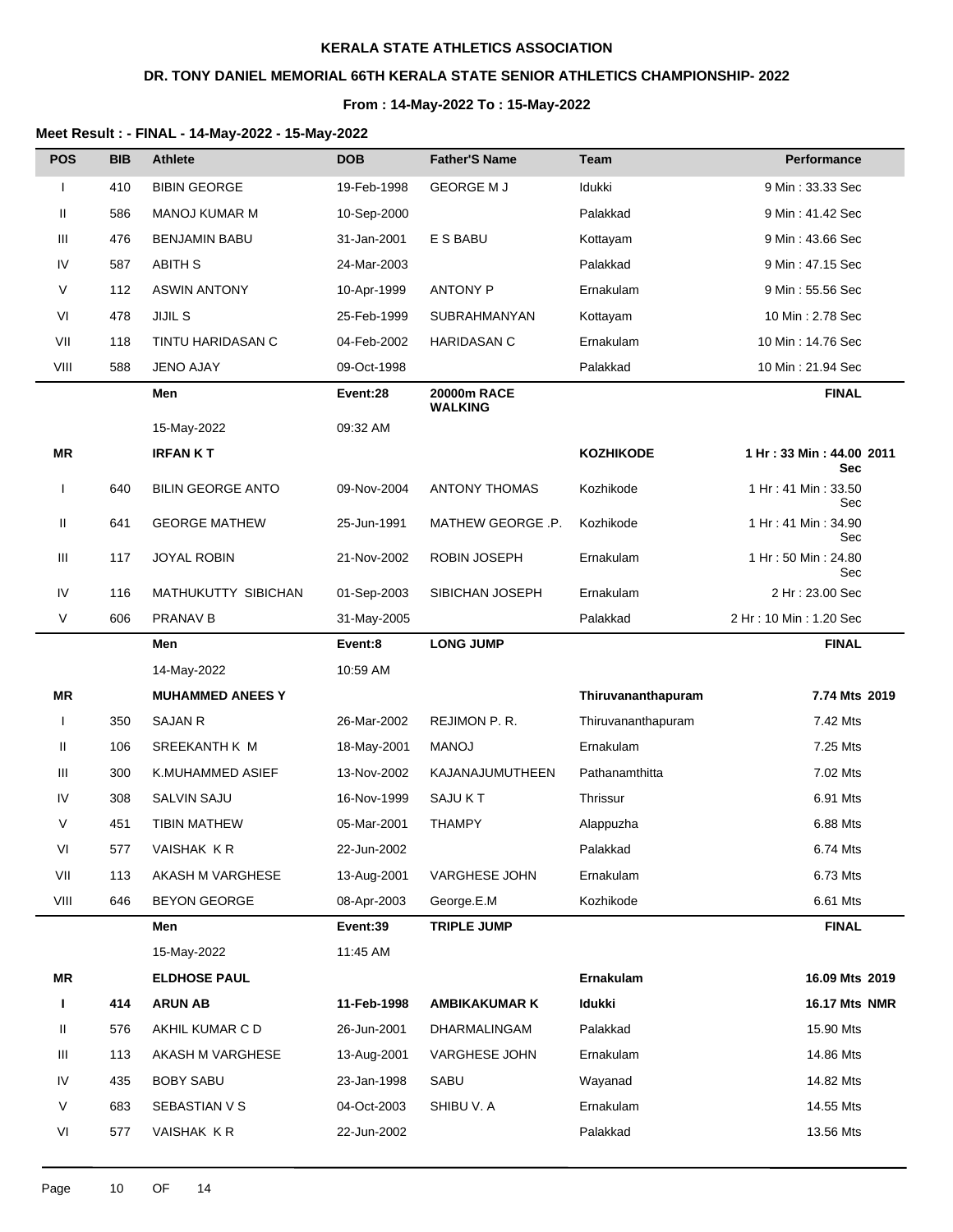## **DR. TONY DANIEL MEMORIAL 66TH KERALA STATE SENIOR ATHLETICS CHAMPIONSHIP- 2022**

#### **From : 14-May-2022 To : 15-May-2022**

| <b>POS</b>   | <b>BIB</b> | <b>Athlete</b>           | <b>DOB</b>  | <b>Father'S Name</b>  | <b>Team</b>                  | Performance    |
|--------------|------------|--------------------------|-------------|-----------------------|------------------------------|----------------|
|              |            | Men                      | Event:26    | <b>HIGH JUMP</b>      |                              | <b>FINAL</b>   |
|              |            | 15-May-2022              | 09:27 AM    |                       |                              |                |
| <b>MR</b>    |            | <b>ROSHANKR</b>          |             |                       | <b>ERNAKULAM</b>             | 2.11 Mts 2004  |
| $\mathbf{I}$ | 370        | <b>MANU FRANCIS</b>      | 11-Apr-1998 | <b>FRANCIS MV</b>     | Thiruvananthapuram           | 1.95 Mts       |
| Ш            | 107        | DILSHITH T N             | 13-Aug-2000 | ROSHITH BABU P        | Ernakulam                    | 1.95 Mts       |
| Ш            | 331        | ABRIN K BABU             | 20-Jan-2001 | <b>BABU THOMAS</b>    | Thrissur                     | 1.95 Mts       |
| IV           | 481        | ROBERT BABU              | 10-Sep-2001 | BABU P J              | Kottayam                     | 1.90 Mts       |
| V            | 446        | ATHUL JITH A             | 27-Mar-2004 | <b>AJITH BHASKER</b>  | Alappuzha                    | 1.90 Mts       |
| VI           | 347        | DEEPESH M S              | 01-May-2001 | SANKARANARAYANAN      | Thrissur                     | 1.90 Mts       |
| VII          | 592        | SANJID T                 | 08-Oct-1998 | <b>ASHARAFT</b>       | Palakkad                     | 1.75 Mts       |
| VIII         | 316        | <b>AJMAL T S</b>         | 02-Jul-2003 | SALEEM T M            | Thrissur                     | 1.75 Mts       |
|              |            | Men                      | Event:12    | <b>POLE VAULT</b>     |                              | <b>FINAL</b>   |
|              |            | 14-May-2022              | 01:54 PM    |                       |                              |                |
| MR           |            | <b>BINEESH JACOB</b>     |             |                       | Kozhikode                    | 4.90 Mts 2018  |
| $\mathbf{I}$ | 676        | ANAND MANOJ              | 07-Nov-2003 | <b>MANOJ</b>          | Kannur                       | 4.50 Mts       |
| Ш            | 649        | <b>BINEESH JACOB</b>     | 17-Mar-1986 | V.K.CHACKO            | Kozhikode                    | 4.40 Mts       |
| Ш            | 474        | ATHUL RAJ K              | 14-May-2001 | RAJAN K               | Kottayam                     | 4.30 Mts       |
|              |            | Men                      | Event:35    | <b>SHOT PUT</b>       |                              | <b>FINAL</b>   |
|              |            | 15-May-2022              | 11:24 AM    |                       |                              |                |
| <b>MR</b>    |            | <b>BABU MATHEW</b>       |             |                       | <b>THIRUVANATHAPURA</b><br>M | 16.34 Mts 1995 |
| $\mathbf{I}$ | 460        | DEVANARAYANAN S          | 09-Jan-1998 | SADASIVAN UNNITHAN    | Alappuzha                    | 14.13 Mts      |
| Ш            | 321        | ALEX P THANKACHAN        | 21-Mar-2000 | THANKACHAN P A        | Thrissur                     | 14.11 Mts      |
| Ш            | 206        | SREESANTH S              | 31-Oct-2002 | P SREEKUMAR           | Kollam                       | 12.09 Mts      |
| IV           | 351        | VIDUKRISHNA A            | 04-Nov-2003 | <b>ANILKUMAR K</b>    | Thiruvananthapuram           | 11.13 Mts      |
| V            | 276        | ALENT PRINCE NINAN       | 06-Aug-2003 | PRINCE NINAN          | Pathanamthitta               | 10.68 Mts      |
| VI           | 448        | <b>JET LEE JAMES</b>     | 26-Dec-2002 | JAMES                 | Alappuzha                    | 8.74 Mts       |
| VII          | 271        | SONU SAM                 | 05-May-2002 | SAMTHOMAS             | Pathanamthitta               | 7.95 Mts       |
| VIII         | 200        | ABHIJTH BABU S           | 12-Aug-1999 | SURESH BABU P         | Kollam                       | 7.54 Mts       |
|              |            | Men                      | Event:19    | <b>DISCUS THROW</b>   |                              | <b>FINAL</b>   |
|              |            | 14-May-2022              | 04:08 PM    |                       |                              |                |
| <b>MR</b>    |            | <b>LAL BABU B</b>        |             |                       | <b>ALAPUZHA</b>              | 44.62 Mts 1997 |
| L            | 321        | <b>ALEX P THANKACHAN</b> | 21-Mar-2000 | <b>THANKACHAN P A</b> | <b>Thrissur</b>              | 47.53 Mts NMR  |
| Ш            | 595        | <b>DIJITH A</b>          | 25-Feb-2001 | DILEEP V              | Palakkad                     | 36.87 Mts      |
| Ш            | 424        | DEAN BIJU                | 28-Aug-2003 | <b>BIJU</b>           | Kottayam                     | 35.11 Mts      |
| IV           | 276        | ALENT PRINCE NINAN       | 06-Aug-2003 | PRINCE NINAN          | Pathanamthitta               | 33.50 Mts      |
| V            | 351        | VIDUKRISHNA A            | 04-Nov-2003 | ANILKUMAR K           | Thiruvananthapuram           | 27.97 Mts      |
| VI           | 650        | HARIKRISHNA T            | 26-Nov-2003 | <b>SHEJITH KUMAR</b>  | Kozhikode                    | 17.42 Mts      |
| VII          | 596        | ANANDHA KRISHNAN TV      | 01-Dec-2003 |                       | Palakkad                     | 13.73 Mts      |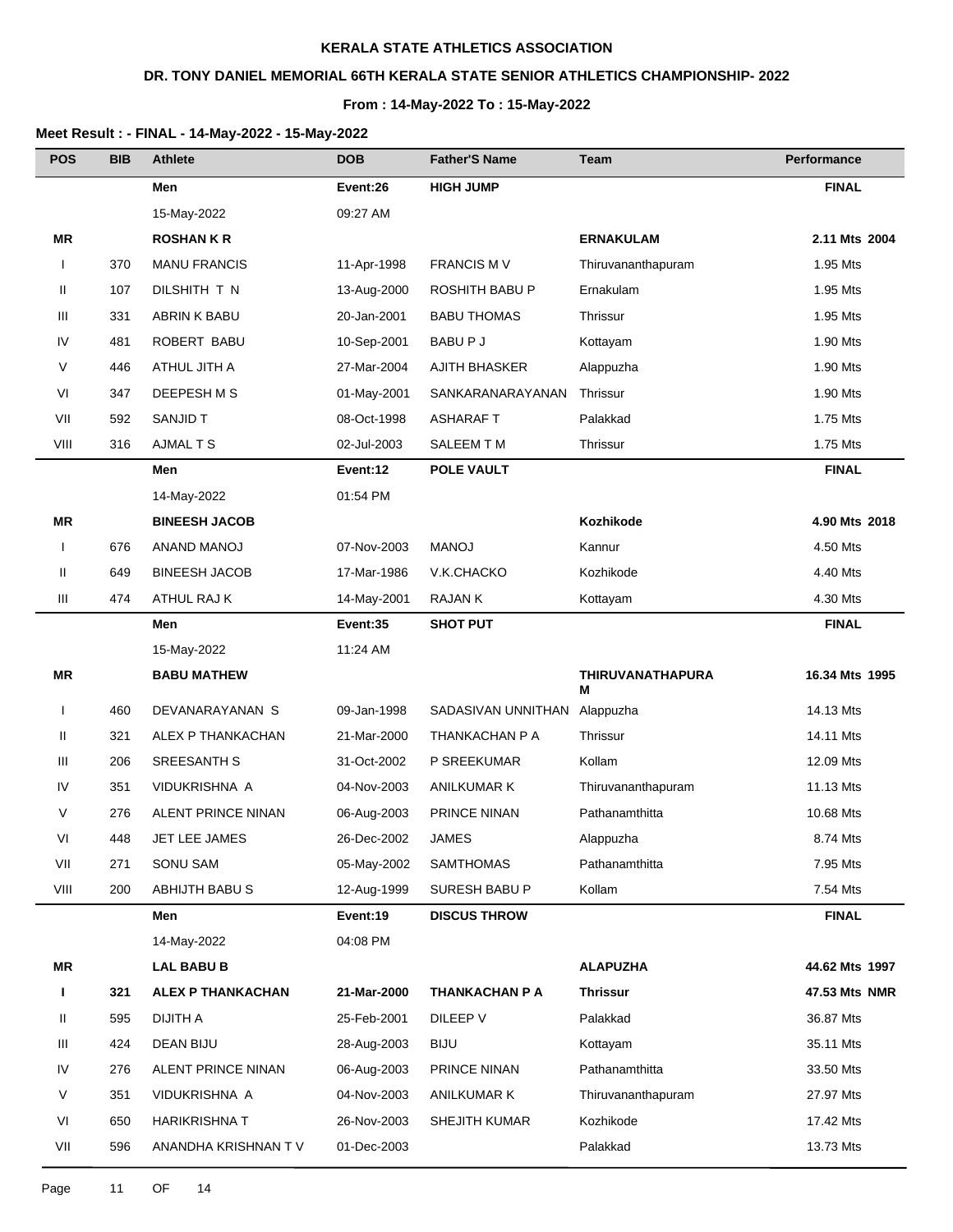## **DR. TONY DANIEL MEMORIAL 66TH KERALA STATE SENIOR ATHLETICS CHAMPIONSHIP- 2022**

#### **From : 14-May-2022 To : 15-May-2022**

| <b>POS</b>   | <b>BIB</b> | <b>Athlete</b>                          | <b>DOB</b>  | <b>Father'S Name</b>    | Team                         | Performance    |
|--------------|------------|-----------------------------------------|-------------|-------------------------|------------------------------|----------------|
|              |            | Men                                     | Event:3     | <b>HAMMER THROW</b>     |                              | <b>FINAL</b>   |
|              |            | 14-May-2022                             | 08:48 AM    |                         |                              |                |
| ΜR           |            | <b>SATHISH</b>                          |             |                         | <b>THIRUVANATHAPURA</b><br>M | 55.97 Mts 2004 |
| $\mathbf{I}$ | 651        | <b>NITHIN SAJI</b>                      | 16-Apr-2003 | <b>SAJI V</b>           | Kozhikode                    | 45.66 Mts      |
| Ш            | 123        | ALEX JOSEPH                             | 15-Jan-2001 | JOSEPH E C              | Ernakulam                    | 44.13 Mts      |
| Ш            | 122        | YEDHUKRISHNA K H                        | 12-Mar-1998 | HAREESH K C             | Ernakulam                    | 39.76 Mts      |
| IV           | 593        | <b>VIGNESH S</b>                        | 01-Jan-2000 | SIVARAMAN               | Palakkad                     | 39.72 Mts      |
| V            | 456        | RAHUL RAJEEVAN                          | 14-Jan-2002 | RAJEEVAN                | Alappuzha                    | 35.21 Mts      |
| VI           | 594        | DEEPU M                                 | 20-Oct-2004 |                         | Palakkad                     | 29.60 Mts      |
| VII          | 245        | AJAY K V                                | 09-Jan-2003 |                         | Kasaragod                    | 20.03 Mts      |
| VIII         | 599        | <b>VAISHNAV R</b>                       | 13-Jun-2004 |                         | Palakkad                     | 18.80 Mts      |
|              |            | Men                                     | Event:6     | <b>JAVELIN THROW</b>    |                              | <b>FINAL</b>   |
|              |            | 14-May-2022                             | 10:06 AM    |                         |                              |                |
| <b>MR</b>    |            | <b>ARUN BABY</b>                        |             |                         | <b>ERNAKULAM</b>             | 71.40 Mts 2021 |
| $\mathbf{I}$ | 125        | <b>ARUN BABY</b>                        | 30-Apr-1993 | <b>BABY KU</b>          | Ernakulam                    | 70.65 Mts      |
| Ш            | 102        | ANOOP VALSAN                            | 01-Aug-1999 | VALSAN                  | Ernakulam                    | 65.06 Mts      |
| Ш            | 124        | <b>JIBIN THOMAS</b>                     | 28-Oct-2002 | <b>THOMAS KUTTY</b>     | Ernakulam                    | 55.80 Mts      |
| IV           | 486        | PRAVEEN P K                             | 05-Apr-2001 | <b>BALAKRISHNAN P K</b> | Kottayam                     | 51.01 Mts      |
| V            | 601        | ANOOP V                                 | 14-Jul-2003 |                         | Palakkad                     | 37.36 Mts      |
| VI           | 296        | <b>KANNAN AS</b>                        | 23-Sep-1998 | <b>SURESH BABU</b>      | Pathanamthitta               | 24.22 Mts      |
| VII          | 216        | <b>ADARSH MOHAN</b>                     | 19-Oct-2001 | <b>MOHANKUMAR</b>       | Kollam                       | 23.42 Mts      |
| VIII         | 600        | MAHESH T M                              | 11-Sep-2005 |                         | Palakkad                     | 22.89 Mts      |
|              |            | Men                                     | Event:45    | <b>DECATHLON</b>        |                              | <b>FINAL</b>   |
|              |            | 15-May-2022                             | 03:31 PM    |                         |                              |                |
| ΜR           |            | <b>RANEESH V V</b>                      |             |                         | <b>KOTTAYAM</b>              | 6334 Pts 2008  |
| $\mathbf{I}$ | 366        | <b>GOKUL K R</b>                        | 29-Nov-1999 | RADHAKRISHNAN K S       | Thiruvananthapuram           | 6267 Pts       |
| Ш            | 367        | ABDULLA ABDUL MAJEED K 30-Mar-2002<br>P |             | ABDUL MAJEED            | Thiruvananthapuram           | 5550 Pts       |
| Ш            | 483        | <b>MIDHUN MURALI</b>                    | 12-Apr-1995 | A.S MURALEEDHARAN       | Kottayam                     | 5373 Pts       |
| IV           | 355        | <b>VAISHNAV VS</b>                      | 31-Jan-2001 | <b>VENUGOPALAN NAIR</b> | Thiruvananthapuram           | 4175 Pts       |
| V            | 604        | RAHUL S                                 | 23-Sep-2000 |                         | Palakkad                     | 3235 Pts       |
| <b>DNS</b>   | 115        | JOSEPH BABU                             | 10-Apr-2002 | <b>BABU THOMAS</b>      | Ernakulam                    |                |
| <b>DNS</b>   | 135        | <b>JERIN JAISON</b>                     | 27-Jul-2001 |                         | Ernakulam                    |                |
| <b>DNS</b>   | 470        | ABEL BIJU                               | 05-Oct-2002 | <b>BIJU V J</b>         | Kottayam                     |                |
| <b>DNS</b>   | 471        | <b>CIRIL LIJO</b>                       | 20-Sep-2001 | LIJO JOHN               | Kottayam                     |                |
|              |            | Men                                     | Event:9     | 4X100m RELAY            |                              | <b>FINAL</b>   |
|              |            | 14-May-2022                             | 11:03 AM    |                         |                              |                |
| ΜR           |            |                                         |             |                         | <b>THIRUVANATHAPURA</b><br>Μ | 41.80 Sec 1994 |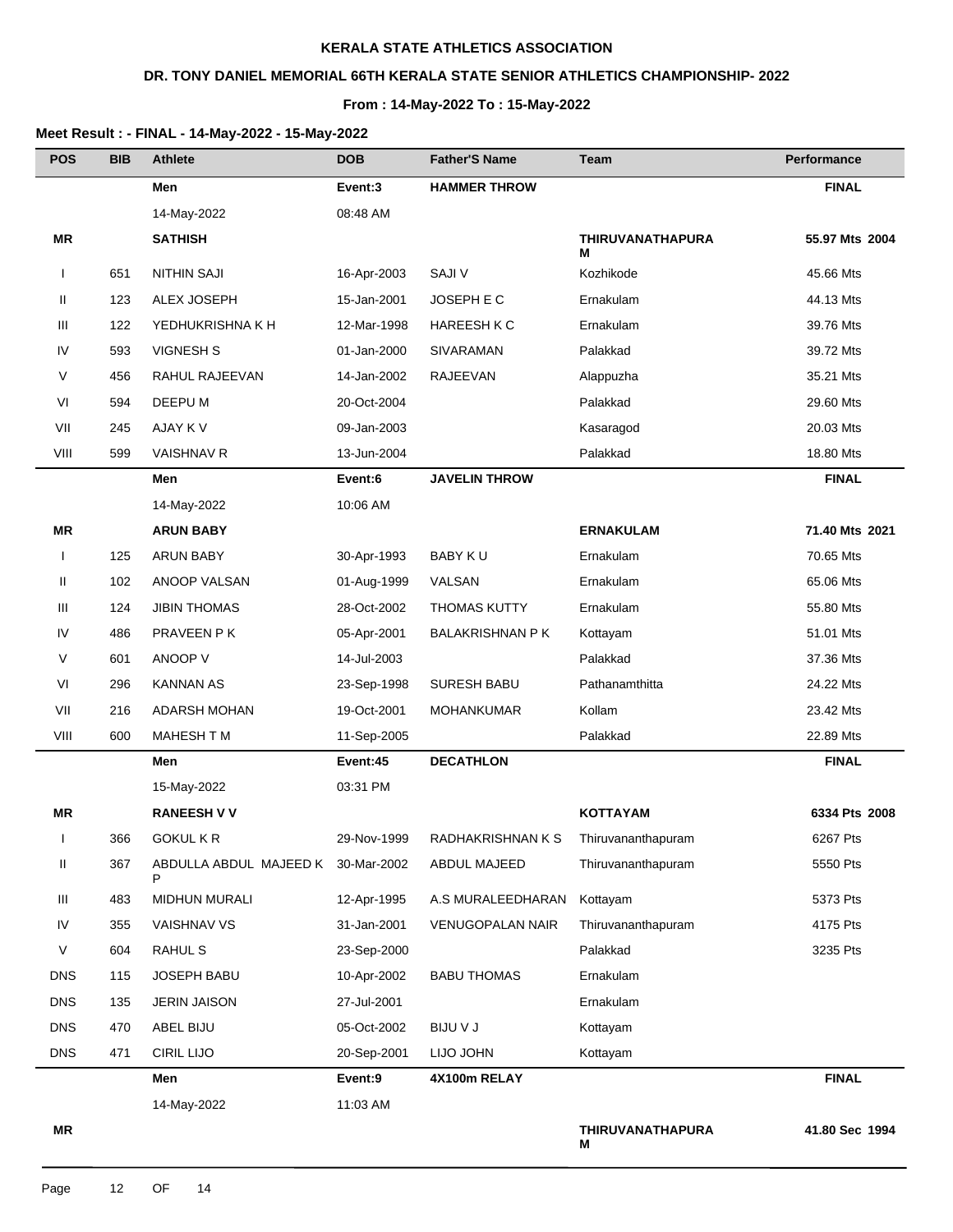## **DR. TONY DANIEL MEMORIAL 66TH KERALA STATE SENIOR ATHLETICS CHAMPIONSHIP- 2022**

#### **From : 14-May-2022 To : 15-May-2022**

| <b>POS</b> | <b>BIB</b> | <b>Athlete</b>          | <b>DOB</b>  | <b>Father'S Name</b>    | Team               | <b>Performance</b> |
|------------|------------|-------------------------|-------------|-------------------------|--------------------|--------------------|
| т          |            | Е                       |             |                         | Palakkad           | 42.54 Sec          |
|            | 562        | AJIN R                  | 30-Apr-2003 |                         |                    |                    |
|            | 608        | ABDUL RAZAK C R         | 23-May-2002 | RASHEED C K             |                    |                    |
|            | 564        | JITHESH C               | 11-Mar-1996 | CHANDRAN                |                    |                    |
|            | 561        | MANEESH M               | 06-Feb-1993 | MAHALINGAM              |                    |                    |
| Ш          |            | C                       |             |                         | Ernakulam          | 43.46 Sec          |
|            | 120        | HARI SUBRAMANIAN K      | 19-Feb-2000 | KRISHNANKUTTY           |                    |                    |
|            | 103        | ALBERT JAMES PAULOSE    | 05-Feb-2001 | <b>JAMES PAULOSE</b>    |                    |                    |
|            | 121        | <b>BINURAJ N J</b>      | 09-Mar-2000 | JAYARAM R               |                    |                    |
|            | 104        | MUHAMMED SHANOOB K M    | 02-Jan-2001 | <b>USMAN K.M</b>        |                    |                    |
| Ш          |            | F                       |             |                         | Alappuzha          | 43.53 Sec          |
|            | 449        | <b>CALVIN ROSWAN</b>    | 05-May-2005 |                         |                    |                    |
|            | 453        | <b>VIJAY NIKSON</b>     | 21-Dec-2001 | <b>NIKSON</b>           |                    |                    |
|            | 455        | JOY K SAIMON            | 21-Mar-2003 | K V SAIMON              |                    |                    |
|            | 454        | <b>ABHIJITH SIMON</b>   | 24-Jun-2002 |                         |                    |                    |
| IV         |            | L.                      |             |                         | Kollam             | 43.59 Sec          |
|            | 198        | <b>ABHIJITH R</b>       | 28-Jul-1998 | RAVEENDRAN NAIR R       |                    |                    |
|            | 196        | MUKUNDAN A D            | 30-Nov-2000 | AJAYAKUMAR K            |                    |                    |
|            | 199        | <b>MOHAMMED BASIL P</b> | 04-Feb-2004 | <b>MOHAMMED BASHEER</b> |                    |                    |
|            | 197        | RATHEESH. M             | 03-Mar-1990 | <b>MOHANAN</b>          |                    |                    |
| ۷          |            | J                       |             |                         | Malappuram         | 44.89 Sec          |
|            | 165        | MUHAMMED ASLAH M P      | 10-Mar-2001 | ABDUL JALEEL            |                    |                    |
|            | 164        | RAKHIL A G              | 16-Apr-1997 | GOSH.A.G                |                    |                    |
|            | 166        | SUFAID TK               | 28-Feb-1997 | ABDUL MAJEED TK         |                    |                    |
|            | 177        | SHAHAD N V              | 09-Feb-1998 | MUHAMMED ALI N V        |                    |                    |
| VI         |            | н                       |             |                         | Kottayam           | 46.86 Sec          |
|            | 491        | ANEESH T                | 18-Jul-2003 | <b>THAMBAN</b>          |                    |                    |
|            | 475        | ABEL MATHEW SAM         | 13-Apr-2002 | MATHEW SAMUEL           |                    |                    |
|            | 492        | ADITHYAN C BINU         | 24-Oct-2002 | <b>BINUCR</b>           |                    |                    |
|            | 480        | <b>ASWIN B</b>          | 15-Sep-2001 | <b>BIJU</b>             |                    |                    |
| VII        |            | Α                       |             |                         | Pathanamthitta     | 47.83 Sec          |
|            | 287        | JOEL P BIJU             | 23-Jun-2005 | <b>BIJU JOHN</b>        |                    |                    |
|            | 298        | JOHN SEBASTIAN          | 20-Jul-2002 | SEBASTIAN KP            |                    |                    |
|            | 283        | VAISHNAV R KRISHNAN     | 26-Oct-2003 | RAMAKRISHNAN            |                    |                    |
|            | 292        | RIJIN MATHEW ABRAHAM    | 13-Jul-1996 | <b>CS ABRAHAM</b>       |                    |                    |
| VIII       |            | в                       |             |                         | Thiruvananthapuram | 51.66 Sec          |
|            | 375        | ABIN G                  | 07-Sep-2003 | <b>GOPI V</b>           |                    |                    |
|            | 353        | <b>INDRAJITH P</b>      | 24-May-2001 | PRADEEP KUMAR           |                    |                    |
|            |            |                         |             |                         |                    |                    |